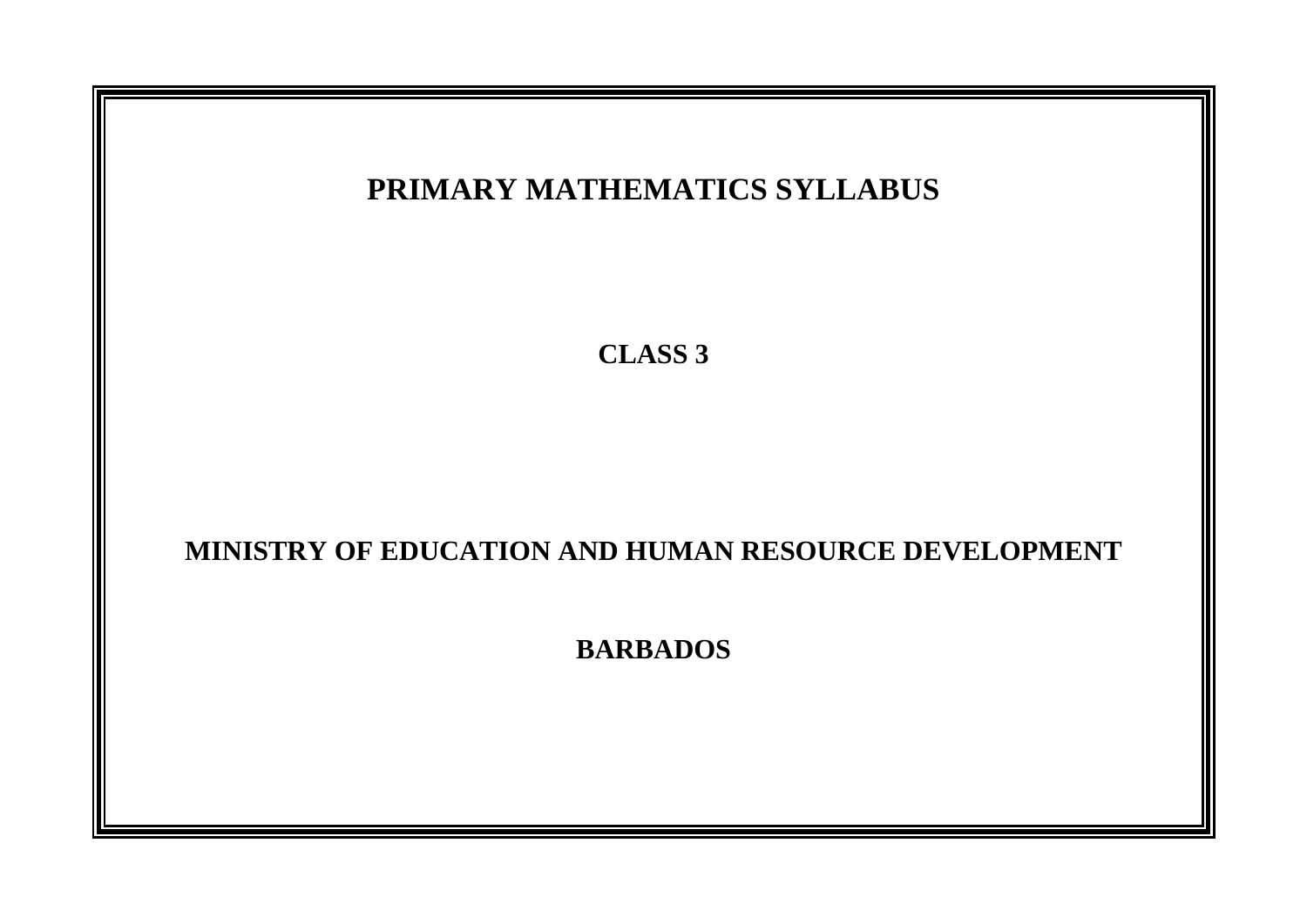# **TABLE OF CONTENTS**

| <b>ACKNOWLEDGEMENTS</b>                                        | $\mathbf{ii}$ |
|----------------------------------------------------------------|---------------|
| <b>RATIONALE</b>                                               | iv            |
| <b>GENERAL OBJECTIVES FOR THE PRIMARY MATHEMATICS SYLLABUS</b> | V             |
| FORMAT OF THE SYLLABUS                                         | vi            |
| <b>SCOPE AND SEQUENCE</b>                                      |               |
| <b>ATTAINMENT TARGETS</b>                                      | 6             |
| <b>SYLLABUS FOR CLASS 3</b>                                    | 37            |
| <b>APPENDIX</b><br>- Suggested Texts                           | 52            |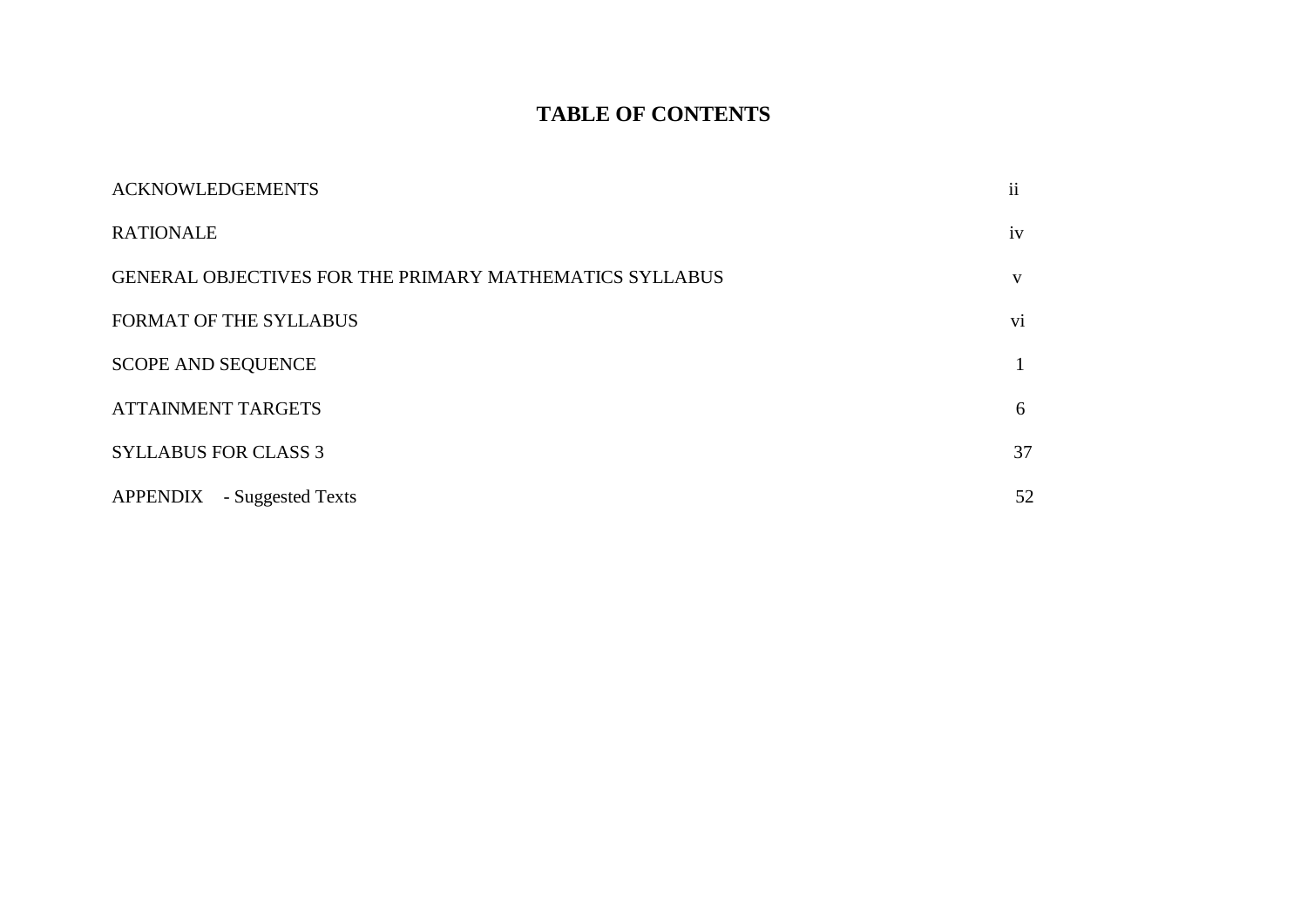# **ACKNOWLEDGEMENTS**

The Ministry of Education expresses thanks and appreciation to the following persons for their contribution to the development of this syllabus.

| Mrs. Bonnie Alleyne      | <b>Ellerton Primary</b>       |
|--------------------------|-------------------------------|
| Mrs. Sheila Babb         | <b>Grazettes Primary</b>      |
| Mrs. Margaret Blenman    | Good Shepherd Primary         |
| Ms. Jocelyn Boucher      | <b>Cuthbert Moore Primary</b> |
| Mr. Samuel Broomes       | Eden Lodge Primary            |
| Ms. Elsie Burton         | <b>St. Matthias Primary</b>   |
| Mr. Errol Bynoe          | Christ Church Boys'           |
| Mrs. Hortence Carrington | <b>Sharon Primary</b>         |
| Mr. Ian Chandler         | <b>St. Matthew Primary</b>    |
| Ms. Mary Chase           | <b>Cuthbert Moore Primary</b> |
| Mr. Wayne Drakes         | Vauxhall Primary              |
| Ms. Mary Farley          | Pine Primary                  |
| Ms. Juan Forte           | St. Ambrose Primary           |
| Mr. Andrew Haynes        | St. Ambrose Primary           |
| Mrs. Maxine Husbands     | Deacon's Primary              |
| Ms. Petrina Husbands     | St. David's Primary           |
| Mr. Elvis Johnson        | <b>South District Primary</b> |
| Mrs. Judy Lorde-Waithe   | <b>Mount Tabor Primary</b>    |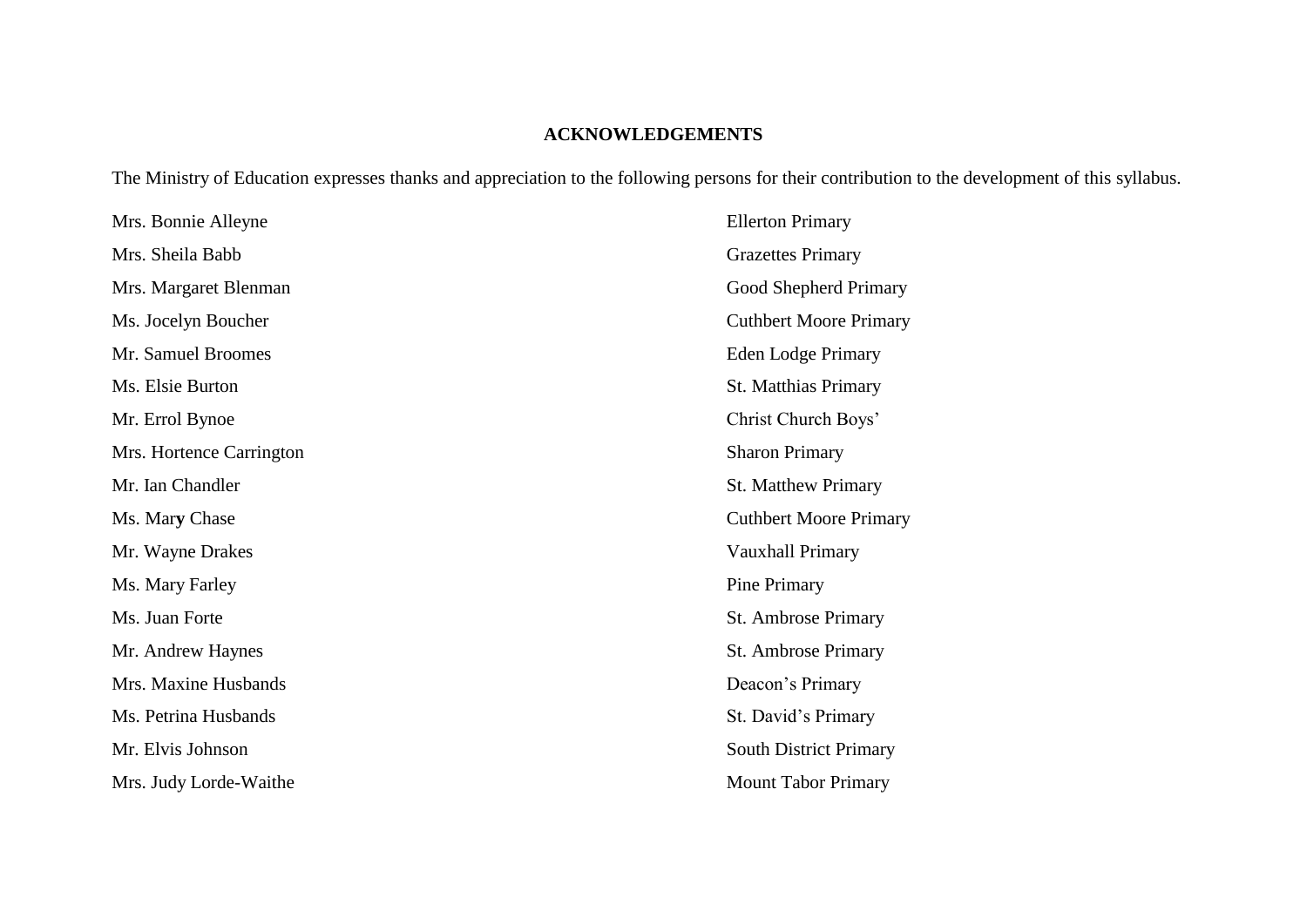Mrs. Valrie Quintyne Pine Primary Mr. Neville Small Christ Church Boys' Mrs. Sandra Small-Thompson Westbury Primary Mrs. Shirley Thomas St. Joseph Primary Mr. Marlon Wilson St. Elizabeth Primary Mrs. Gladwin Greaves St Alban's Primary

Ms. Estelle Nelson Hillaby-Turner's Hall Primary Ms. Julia Taitt PeripateticTeacher**-** Mathematics Ministry of Education Mr. Carlisle Ramsay Education Officer- Testing and Measurement Ministry of Education Ms Benita Byer Education Officer- Mathematics (Ag) Ministry of Education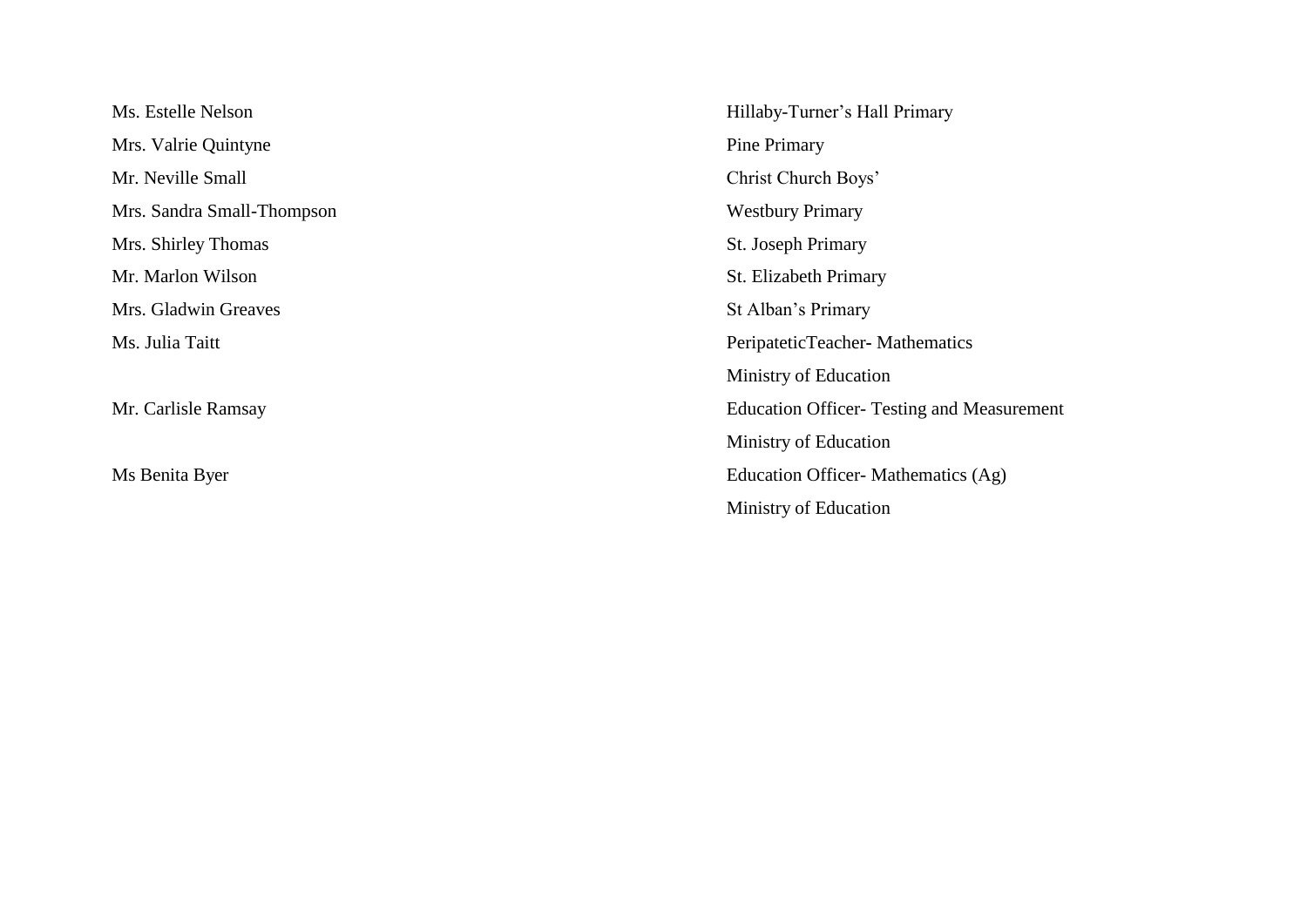# **RATIONALE**

There is a need for all primary school pupils in Barbados today to experience a shift in emphasis in the teaching/learning process in mathematics from that which was practised twenty or even five years ago. The rapid advances in computer technology, the easy accessibility of inexpensive calculators, the implementation of the project, EduTech 2000 and the ever-increasing rate of change in all aspects of society require that pupils develop new skills and attitudes to meet these demands.

It is no longer sufficient that pupils develop proficiency in computation and in applying that computation to their day-to-day problems. By the time these pupils reach adolescence and adulthood in the twenty-first century, they will be faced with new problems and challenges. It is crucial, therefore, that these pupils be a part of an environment which allows them to **think, reason, and solve problems** using as much of the available technology as possible. Pupils of different ages think, reason and solve problems at different levels, but all pupils are capable of rational thought, reasoning and solving problems.

This Primary Mathematics Syllabus supports the new initiatives of the Ministry of Education, which stress that:

- the child-centred approaches be used in conjunction with the traditional teacher-centred approaches  $\Box$
- problem-solving should be the focus of mathematics instruction  $\Box$
- $\Box$ reasoning about mathematics should be used to help pupils make sense of mathematics, rather than just memorizing rules and procedures
- mathematics is an ideal subject for the development of critical-, creative- and decision-making skills of the pupils from at a very  $\Box$ early age
- manipulatives are powerful tools that can help pupils link the concrete experiences to pictorial representations and finally to  $\Box$ abstract symbols to build mathematical understanding
- mathematics should be connected to other subject areas and to the pupils' everyday experiences to make it meaningful  $\Box$
- information technology, namely, calculators and computers, be used as tools to help pupils explore and develop concepts and  $\Box$ solve problems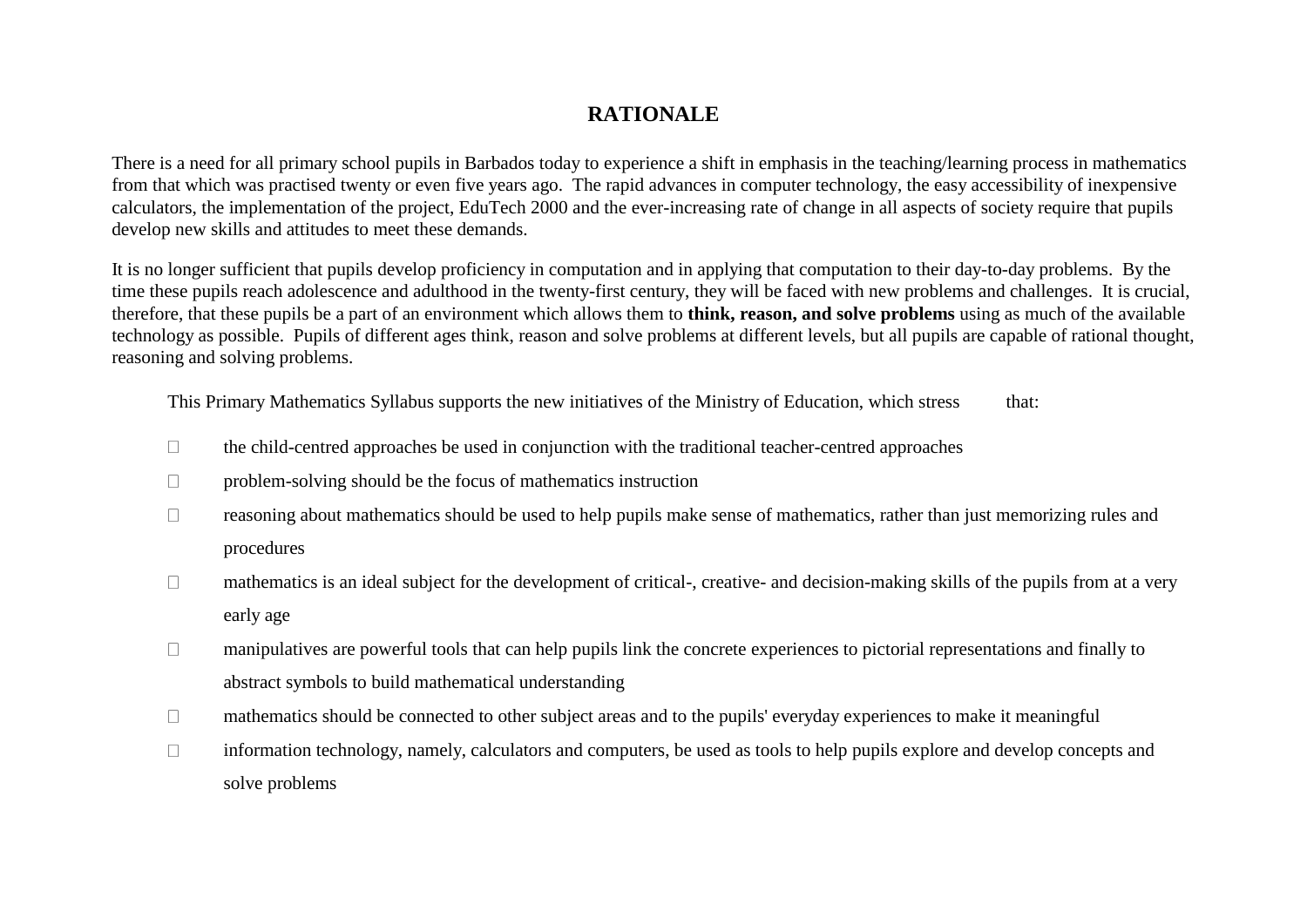- instruction using the multi-media approach, visual, auditory and tactile/kinesthetic should be used to reach all pupils  $\Box$
- $\Box$ assessment should be multi-faceted and evaluate what pupils can do and understand

Through the piloting and implementation of this syllabus and the feedback and consultation from teachers and other educators, modifications will be made to ensure that this document is user-friendly to all teachers of mathematics in primary schools in Barbados.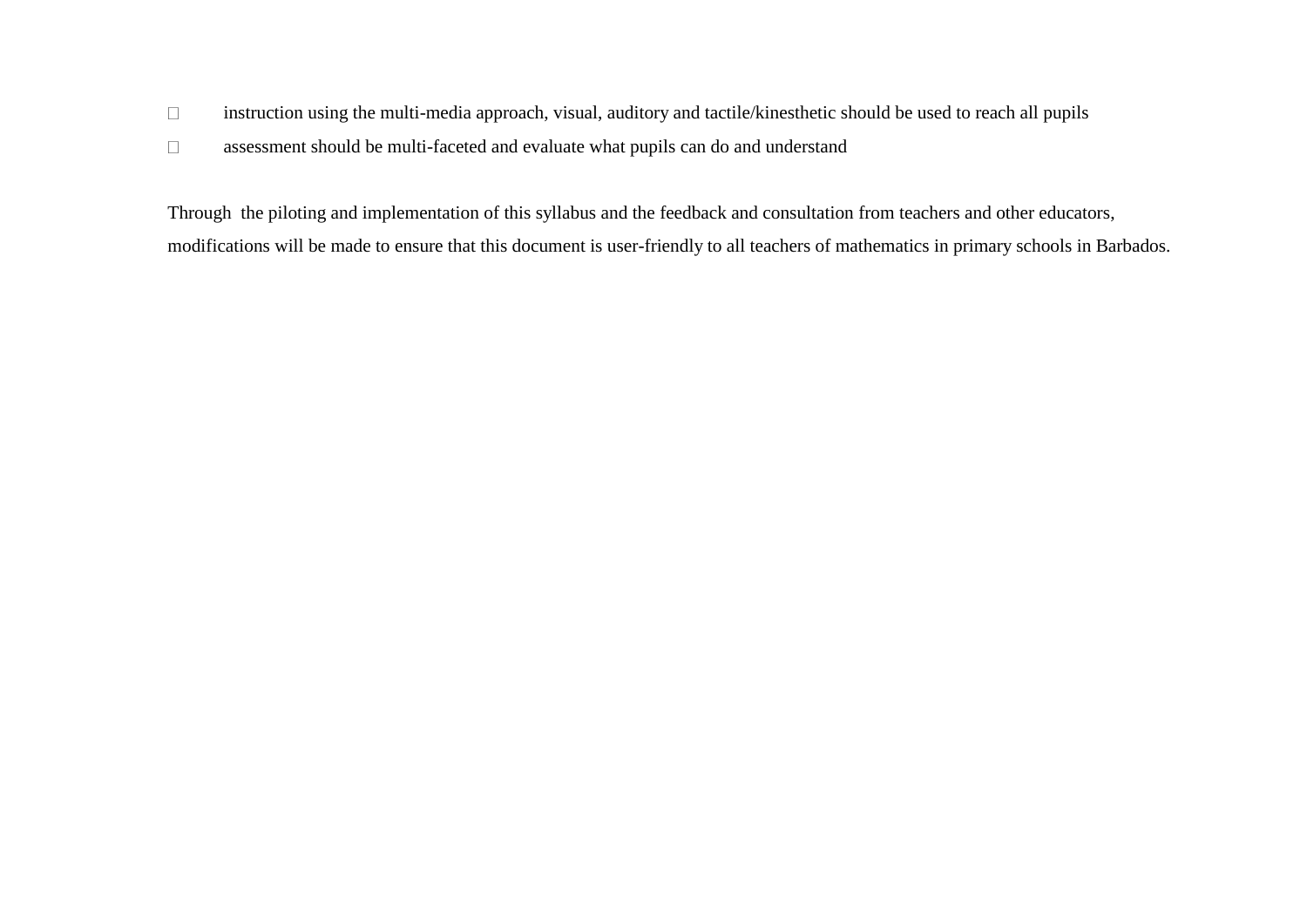### **OBJECTIVES FOR THE PRIMARY MATHEMATICS SYLLABUS**

The general objectives for the primary mathematics syllabus are to help pupils:

- acquire a range of mathematical techniques and skills
- develop an awareness of the importance of accuracy in computation
- $\Box$  develop an awareness of mathematics in their environment
- cultivate the ability to apply mathematical knowledge to the solutions of problems in their daily lives
- $\Box$  cultivate the ability to think logically, creatively and critically
- use technology to explore mathematical situations.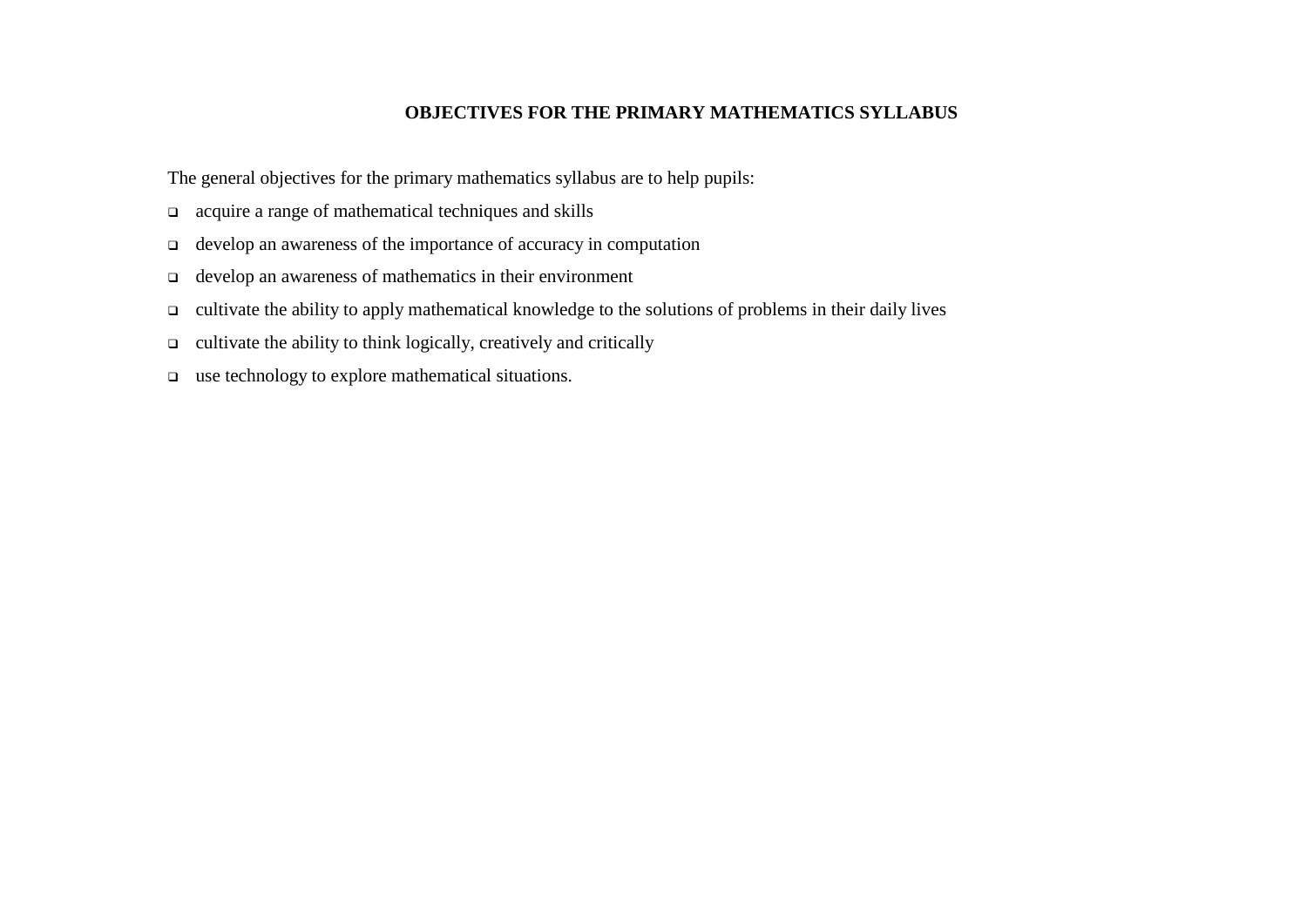#### **FORMAT OF THE SYLLABUS**

In addition to the syllabuses for Classes 1-4, this document contains the following sections: Scope and Sequence, Attainment Targets and Suggested Activities and Assessment Procedures. Highlighted in the syllabus are the integration of technology into instruction and the development of critical, creative and decision-making skills. Both areas were already in use but are now being highlighted because of the need to have all pupils computer literate and to be critical and creative in their thoughts and actions.

The nature of mathematics instruction requires that concepts are introduced in the earlier stages and developed in the later stages. The *Scope and*  Sequence therefore, indicates the classes in which a topic is to be introduced and developed. The  $\nu$  indicates in which class the topic/skill/concept should be introduced and the 4indicates that the concept has to be developed and maintained in these classes.

The *Attainment Targets* are presented as a list of objectives and indicate what each pupil should be able to achieve at the end of the school year. It is understood that because of varying abilities and aptitudes, some pupils might be able to achieve a higher standard than that which is set and some may not be able to complete all the objectives for the particular age group. The targets for a particular class represent the objectives that should be achieved at that level, in addition to those of the lower classes.

The *Suggested Activities* included in the syllabus will ensure that pupils use and apply mathematics to promote mathematical reasoning, make decisions and analyse data. In addition, the proposed tasks meet both the individual needs of the pupils as well as provide activities for group work, thereby facilitating collaboration between pupils, teachers and parents, while consolidating instruction and developing the necessary skills.

*Assessment* is a fundamental part of the teaching and learning process. It should measure not only what the pupils know and can produce, but should provide more authentic information about the learner. Further, continuous assessment is essential in monitoring the progress of pupils and teachers are therefore encouraged to use mathematics profiles to record each child's progress. To this end a variety of assessment methods should be utilised including achievement tests, portfolio assessment, journals and discussions.

The *Integration of Technology* is integral to mathematics instruction and can be beneficial in areas such as computation, geometry, data handling and problem solving. The use of technology is particularly effective in reducing the fear and anxiety associated with learning mathematics, since it allows the pupils to focus less speed and memorization and more on the processes necessary to obtain the solutions.

Teachers are encouraged to use strategies and methodologies to develop *Critical Thinking and Problem Solving Skills.* The mathematics classroom should provide the opportunity for pupils to formulate problems from everyday situations, use concrete materials, reason logically and use a variety of problems solving strategies.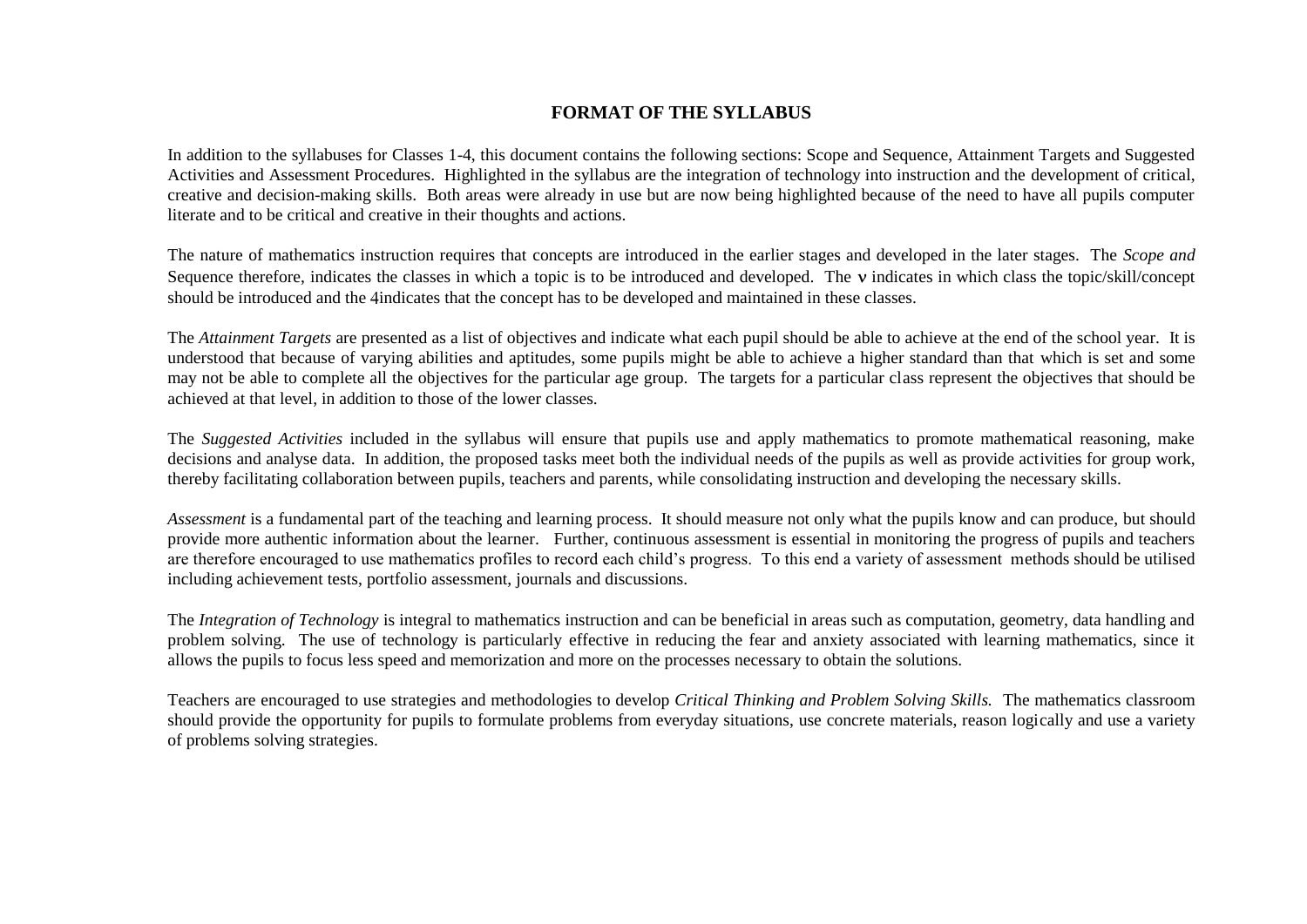# **SCOPE AND SEQUENCE FOR CLASSES 1, 2, 3 and 4**

 $\Box$  Begin teaching the concept/skill

**√ Maintain and develop concept/skill**

|       |                                                            | <b>CLASSES</b> |                |   |                            |
|-------|------------------------------------------------------------|----------------|----------------|---|----------------------------|
|       |                                                            |                | $\overline{2}$ | 3 | 4                          |
| 1.0   | PROBLEM SOLVING STRATEGIES AND SKILLS                      |                |                |   |                            |
|       |                                                            |                |                |   |                            |
| 1.0.1 | Problem solving as it relates to everyday situations       | $\Box$         | V              | V | V                          |
| 1.0.2 | Problem solving steps                                      |                |                | ٦ | ٦                          |
| 1.0.3 | Problem solving strategies                                 |                |                | ٦ | $\boldsymbol{\mathcal{A}}$ |
| 1.0.4 | <b>Estimation strategies</b>                               |                |                | V | V                          |
| 1.0.5 | Interpretation of data and diagrams                        | $\Box$         | V              | V | $\sqrt{}$                  |
|       |                                                            |                |                |   |                            |
| 2.0   | <b>NUMBER CONCEPTS</b>                                     |                |                |   |                            |
|       |                                                            |                |                |   |                            |
| 2.0.1 | Mental computations and estimation techniques              |                |                | ٦ | ٦                          |
| 2.0.2 | Read and write numbers                                     |                |                | ٦ | $\mathcal{L}$              |
| 2.0.3 | Comparison of numbers                                      |                |                | V | ٦                          |
| 2.0.4 | Addition of whole numbers                                  |                |                | ٦ | ٦                          |
| 2.0.5 | Subtraction of whole numbers                               |                |                | ٦ | $\mathcal{L}$              |
| 2.0.6 | Multiplication of whole numbers                            |                | $\mathcal{N}$  | ٦ | $\sqrt{ }$                 |
| 2.0.7 | Division of whole numbers                                  |                |                | ٦ | ٦                          |
| 2.0.8 | Solution of basic problems using the four basic operations |                |                | ٦ |                            |
| 2.0.9 | Odd/Even numbers                                           |                |                |   | $\mathbf \Lambda$          |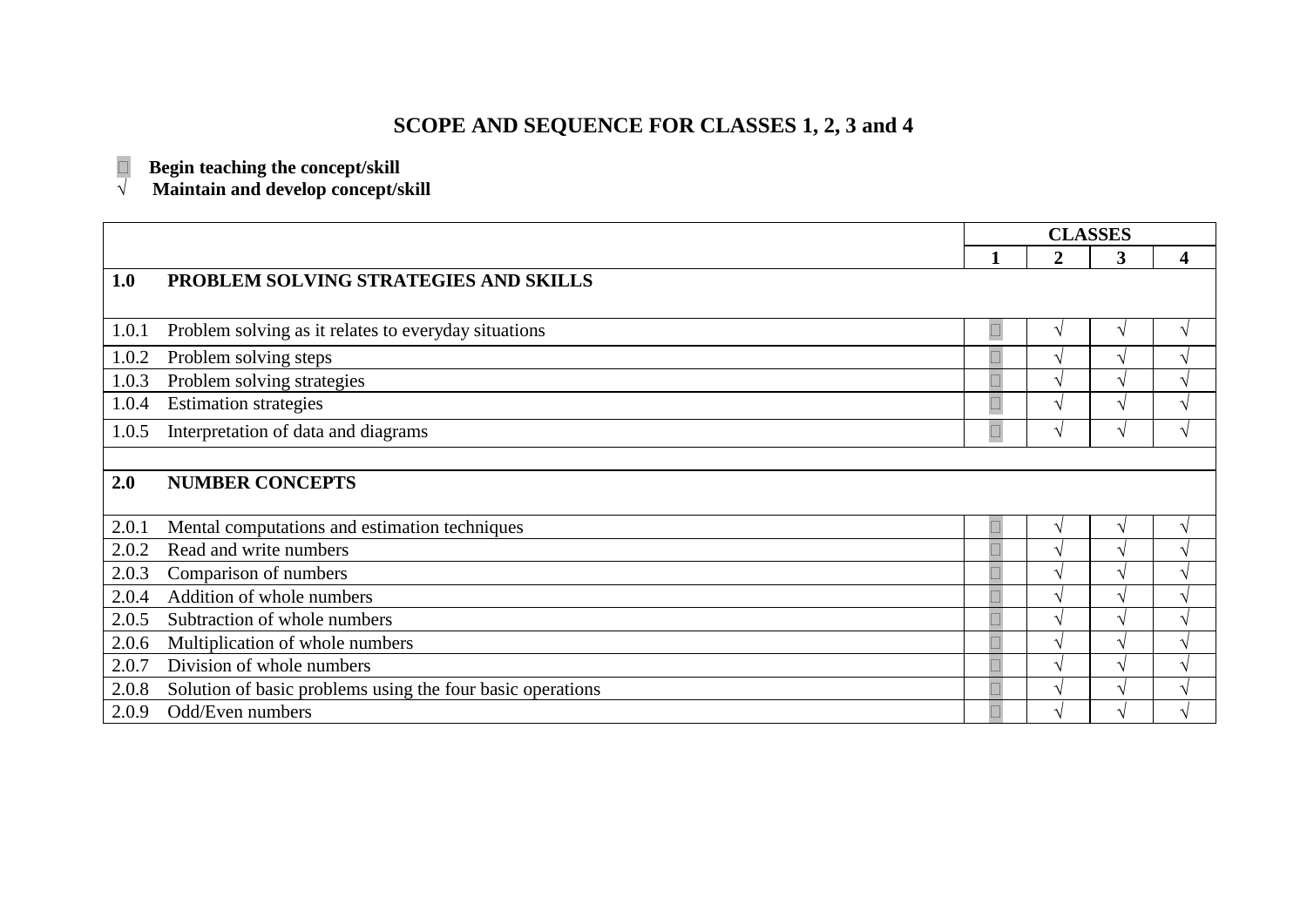## **Begin teaching the concept/skill**

#### **√ Maintain and develop concept/skill**

|                                                          | <b>CLASSES</b> |             |                         |               |
|----------------------------------------------------------|----------------|-------------|-------------------------|---------------|
|                                                          |                | $\mathbf 2$ | $\overline{\mathbf{3}}$ | 4             |
| 2.0.10 Value of a number                                 |                |             | V                       | V             |
| 2.0.11 Place Value of a number                           |                |             | ٦Ι                      | V             |
| 2.0.12 Prime and Composite numbers                       |                |             | N                       | $\sqrt{}$     |
| 2.0.13 Factors                                           |                |             | V                       | $\sqrt{}$     |
| 2.0.14 Multiples                                         |                | $\Box$      | V                       | $\sqrt{}$     |
| 2.0.15 Squares and square roots                          |                |             |                         | $\sqrt{}$     |
| PROPERTIES OF NUMBERS<br>2.1                             |                |             |                         |               |
|                                                          |                |             |                         |               |
| 2.1.1<br>The commutative property                        |                |             | V                       | $\sqrt{}$     |
| The associative property<br>2.1.2                        |                |             |                         | V             |
| The identity property under addition<br>2.1.3            |                |             |                         | $\sqrt{}$     |
| The identity property under multiplication<br>2.1.4      |                |             | ٦                       | $\mathcal{L}$ |
| Multiplication by zero<br>2.1.5                          |                |             |                         | V             |
| The order of operations (BODMAS)<br>2.1.6                |                |             |                         | ٦             |
|                                                          |                |             |                         |               |
| 3.0<br><b>FRACTIONS AND DECIMALS</b>                     |                |             |                         |               |
| 3.0.1<br>The concept of a fraction                       |                |             | V                       | $\sqrt{}$     |
| 3.0.2<br>Written symbols for fractions                   |                |             | اد                      | V             |
| Operations with fractions<br>3.0.3                       |                |             | ٦                       | $\sqrt{}$     |
| The concept of a decimal<br>3.0.4                        |                |             |                         | $\sqrt{}$     |
| Decimal notation<br>3.0.5                                |                |             |                         | $\sqrt{}$     |
| Operations with decimals<br>3.0.6                        |                |             |                         | $\sqrt{}$     |
| The relationship between fractions and decimals<br>3.0.7 |                |             |                         | $\mathcal{L}$ |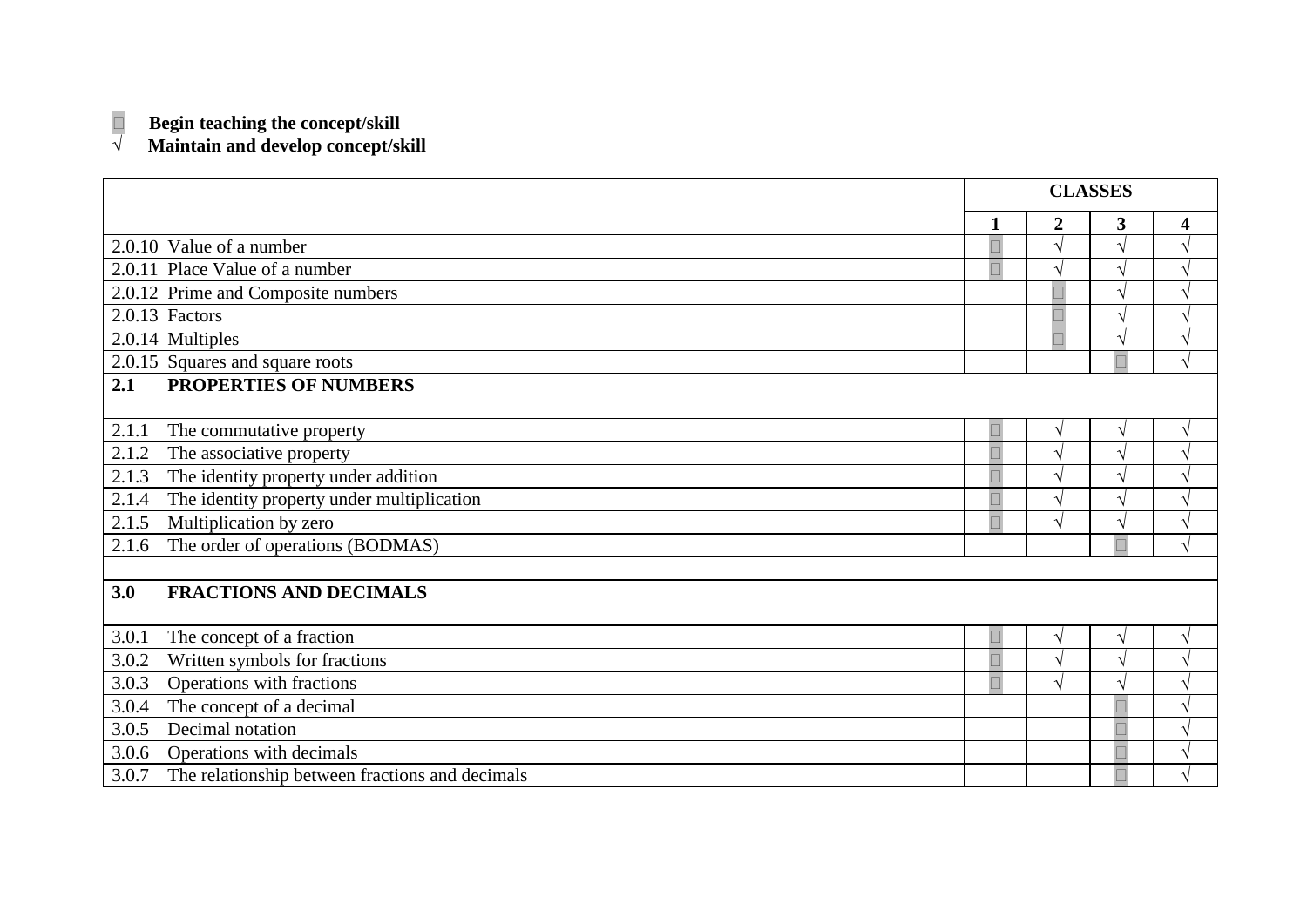### $\Box$  Begin teaching the concept/skill

**√ Maintain and develop concept/skill**

|       |                                                              | <b>CLASSES</b> |                |                         |               |
|-------|--------------------------------------------------------------|----------------|----------------|-------------------------|---------------|
|       |                                                              |                | $\overline{2}$ | $\overline{\mathbf{3}}$ | 4             |
| 4.0   | <b>RATIO AND PROPORTION</b>                                  |                |                |                         |               |
|       |                                                              |                |                |                         |               |
| 4.0.1 | The concept of ratio and proportion                          |                |                |                         | V             |
| 4.0.2 | Ratios as fractions                                          |                |                |                         | ٦             |
| 4.0.3 | Simplification of ratios                                     |                |                | $\Box$                  | V             |
|       |                                                              |                |                |                         |               |
| 5.0   | <b>PERCENTAGES</b>                                           |                |                |                         |               |
|       |                                                              |                |                |                         |               |
| 5.0.1 | The concept of a percentage                                  |                |                |                         | V             |
| 5.0.2 | The relationship between fractions, decimals and percentages |                |                |                         | ٦             |
| 5.0.3 | Operations with percentages                                  |                |                | $\Box$                  | V             |
|       |                                                              |                |                |                         |               |
| 6.0   | <b>MEASUREMENT</b>                                           |                |                |                         |               |
|       |                                                              |                |                |                         |               |
| 6.0.1 | Non-standard units of measurement                            | $\Box$         |                | V                       | $\sqrt{ }$    |
| 6.0.2 | Standard units of measurement                                |                |                | ٦                       | $\sqrt{ }$    |
| 6.0.3 | The metric system                                            |                |                | اد                      | $\sqrt{ }$    |
| 6.1   | <b>Linear</b>                                                |                |                |                         |               |
| 6.1.1 | Determining length                                           | $\Box$         |                | V                       | $\sqrt{ }$    |
| 6.1.2 | Instruments for measuring length                             |                |                | ٦                       | $\sqrt{ }$    |
| 6.1.3 | Units for measuring length                                   |                |                | ٦                       | $\sqrt{ }$    |
| 6.1.4 | Perimeter of shapes                                          |                |                | ٦                       | $\mathcal{N}$ |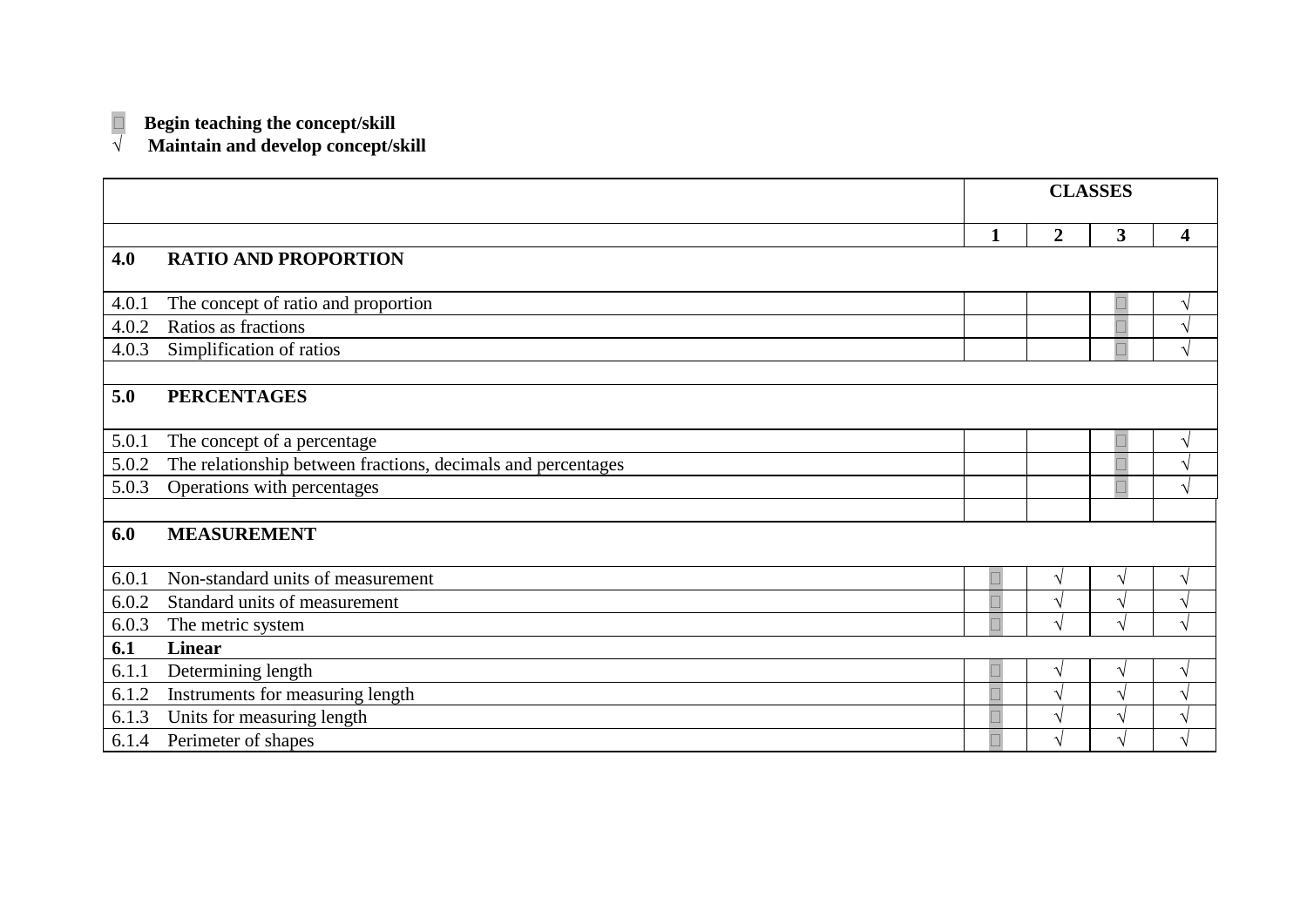#### **√ Begin teaching the concept/skill**

**Maintain and develop concept/skill**

|       |                                          | <b>CLASSES</b> |                  |            |                          |
|-------|------------------------------------------|----------------|------------------|------------|--------------------------|
|       |                                          | $\mathbf 1$    | $\boldsymbol{2}$ | 3          | 4                        |
| 6.2   | Area                                     |                |                  |            |                          |
| 6.2.1 | Units for measuring area                 |                |                  |            | V                        |
| 6.2.2 | Area of regular shapes                   |                |                  | $\Box$     | $\sqrt{}$                |
| 6.2.3 | Area of irregular shapes                 |                |                  |            | $\sqrt{}$                |
| 6.2.4 | Surface area                             |                |                  |            | $\sqrt{ }$               |
| 6.3   | <b>Mass</b>                              |                |                  |            |                          |
| 6.3.1 | Units for measuring mass                 |                | $\Box$           | V          | V                        |
| 6.3.2 | Mass of objects                          |                |                  | À          | $\sqrt{ }$               |
| 6.4   | Capacity                                 |                |                  |            |                          |
| 6.4.1 | Units for measuring capacity             |                | Ш                | ٦          | ٦                        |
| 6.4.2 | Capacity of various containers           |                | $\Box$           | ٦          | $\sqrt{}$                |
| 6.5   | <b>Time</b>                              |                |                  |            |                          |
| 6.5.1 | Times of the day                         | L              |                  | V          | V                        |
| 6.5.2 | Periods of time - year, month, day, etc. |                |                  | $\sqrt{2}$ | $\overline{\mathcal{L}}$ |
| 6.5.3 | Instruments used for measuring time      |                |                  | ٦          | $\mathcal{L}$            |
| 6.5.4 | Choice of instruments for measuring time | Ē              | V                | V          | $\sqrt{}$                |
| 6.5.5 | Measurement of elapsed time              |                |                  |            | $\sqrt{}$                |
| 6.5.6 | Relationship between units of time       |                |                  | $\Box$     | $\sqrt{ }$               |
| 6.6   | <b>Money</b>                             |                |                  |            |                          |
| 6.6.1 | The local currency                       | $\Box$         |                  | V          | $\sqrt{}$                |
| 6.6.2 | The use of coins and notes               |                |                  | V          | $\sqrt{}$                |
| 6.6.3 | The relationship between coins and bills |                | V                | Ń          | $\sqrt{}$                |
| 6.6.4 | Buying and selling                       |                |                  |            | $\sqrt{}$                |
| 6.6.5 | Currency conversions                     |                |                  | $\Box$     | $\sqrt{}$                |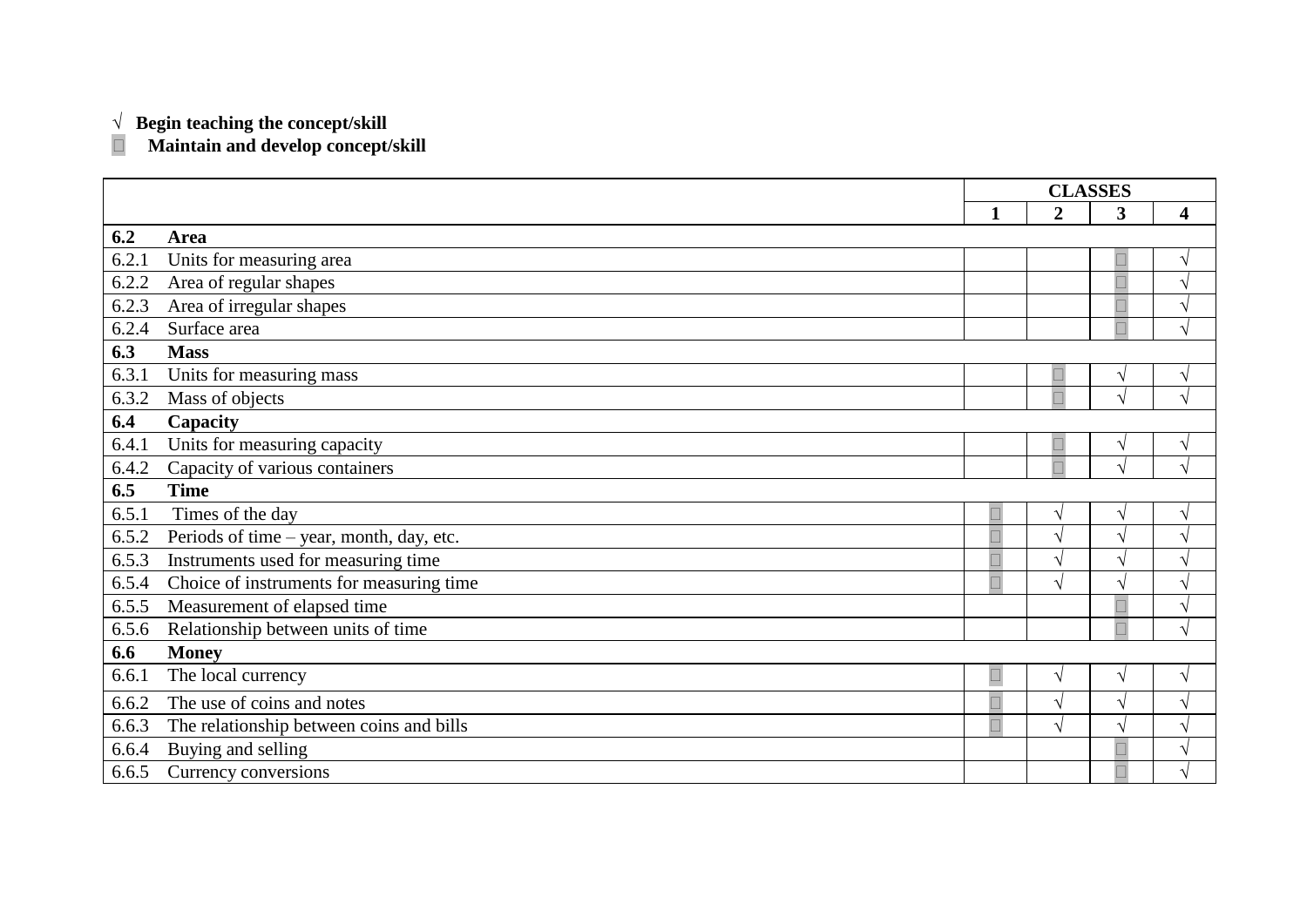#### **√ Begin teaching the concept/skill**

#### **Maintain and develop concept/skill**

|       |                                           | <b>CLASSES</b> |                |            |                         |
|-------|-------------------------------------------|----------------|----------------|------------|-------------------------|
|       |                                           | 1              | $\overline{2}$ | 3          | $\overline{\mathbf{4}}$ |
| 7.0   | <b>GEOMETRY</b>                           |                |                |            |                         |
| 7.0.1 | Properties of two-dimensional shapes      |                | V              | $\sqrt{}$  | V                       |
| 7.0.2 | Properties of three-dimensional shapes    |                | N              | $\sqrt{ }$ | $\sqrt{ }$              |
| 7.0.3 | Line, point, ray and line segment         |                |                | $\sqrt{ }$ | $\sqrt{ }$              |
| 7.0.4 | Types of lines (horizontal parallel etc.) |                | $\Box$         | $\sqrt{ }$ | V                       |
| 7.0.5 | Lines of symmetry                         |                | $\Box$         | $\sqrt{ }$ | $\sqrt{ }$              |
| 7.0.6 | Types of angles                           |                |                | $\Box$     | $\sqrt{ }$              |
| 7.0.7 | Measurement of angles                     |                |                |            | $\Box$                  |
| 7.0.8 | Types of quadrilaterals                   |                |                |            | $\Box$                  |
| 7.0.9 | Types of triangles                        |                |                | $\Box$     | $\sqrt{ }$              |
|       | 7.0.10 The circle                         |                |                | $\Box$     | $\sqrt{ }$              |
|       |                                           |                |                |            |                         |
| 8.0   | <b>SET THEORY</b>                         |                |                |            |                         |
| 8.0.1 | Definition of a set                       |                | V              | $\sqrt{ }$ | $\sqrt{ }$              |
| 8.0.2 | Description of a set                      |                | ٦              | $\sqrt{ }$ | V                       |
| 8.0.3 | Elements in a set                         |                | $\sqrt{ }$     | $\sqrt{ }$ | $\sqrt{ }$              |
| 8.0.4 | Types of sets                             |                | $\Box$         | $\sqrt{}$  | $\sqrt{ }$              |
| 8.0.5 | Diagrams of sets                          |                |                | $\Box$     | V                       |
| 9.0   | <b>DATA HANDLING</b>                      |                |                |            |                         |
| 9.0.1 | Data collection and representation        |                | ٦l             | $\sqrt{ }$ | $\sqrt{ }$              |
| 9.0.2 | Averages of given data (mean, mode)       | $\Box$         | $\sqrt{}$      | $\sqrt{ }$ | $\sqrt{ }$              |
| 9.0.3 | Probability terms                         |                |                | $\Box$     | $\sqrt{ }$              |
| 9.0.4 | Probability of outcomes                   |                |                | $\Box$     | $\sqrt{ }$              |
| 9.0.5 | Predictions                               |                |                | $\Box$     |                         |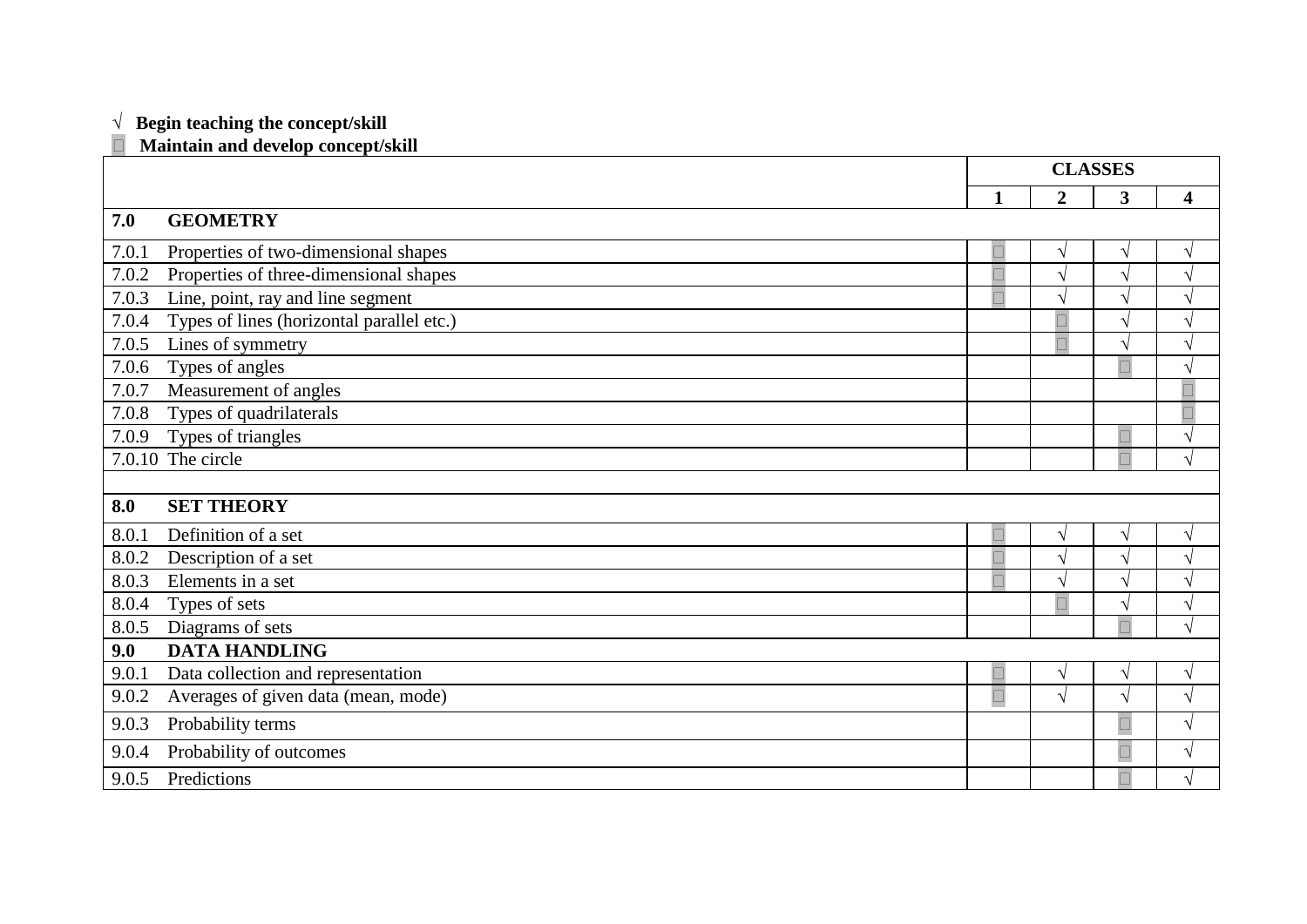# **CLASS 3**

## *Pupils should be able to:*

- 1. read and write numbers up to 99 999;
- 2. compare and order numbers up to 99 999;
- 3. determine the place value of a digit in numbers up to 99 999;
- 4. add and subtract whole numbers up to 99 999;
- 5. multiply and divide whole numbers up to 99 999 by one- and two- digit numbers;
- 6. determine the square and square root of a given number;
- 7. understand the concept of a mixed number and an improper fraction;
- 8. express a mixed number as an improper fraction and vice versa;
- 9. add fractions to whole numbers;
- 10. subtract fractions from whole numbers;
- 11. add fractions with mixed numbers;
- 12. subtract fractions with mixed numbers;
- 13. multiply a fraction by a whole number;
- 14. multiply a fraction by a fraction;
- 15. divide a whole number by a fraction;
- 16. divide a fraction by a fraction;
- 17. read and write decimal fractions up to thousandths;
- 18. write the place value of digits in decimal fractions;
- 19. write the value of digits in decimal fractions;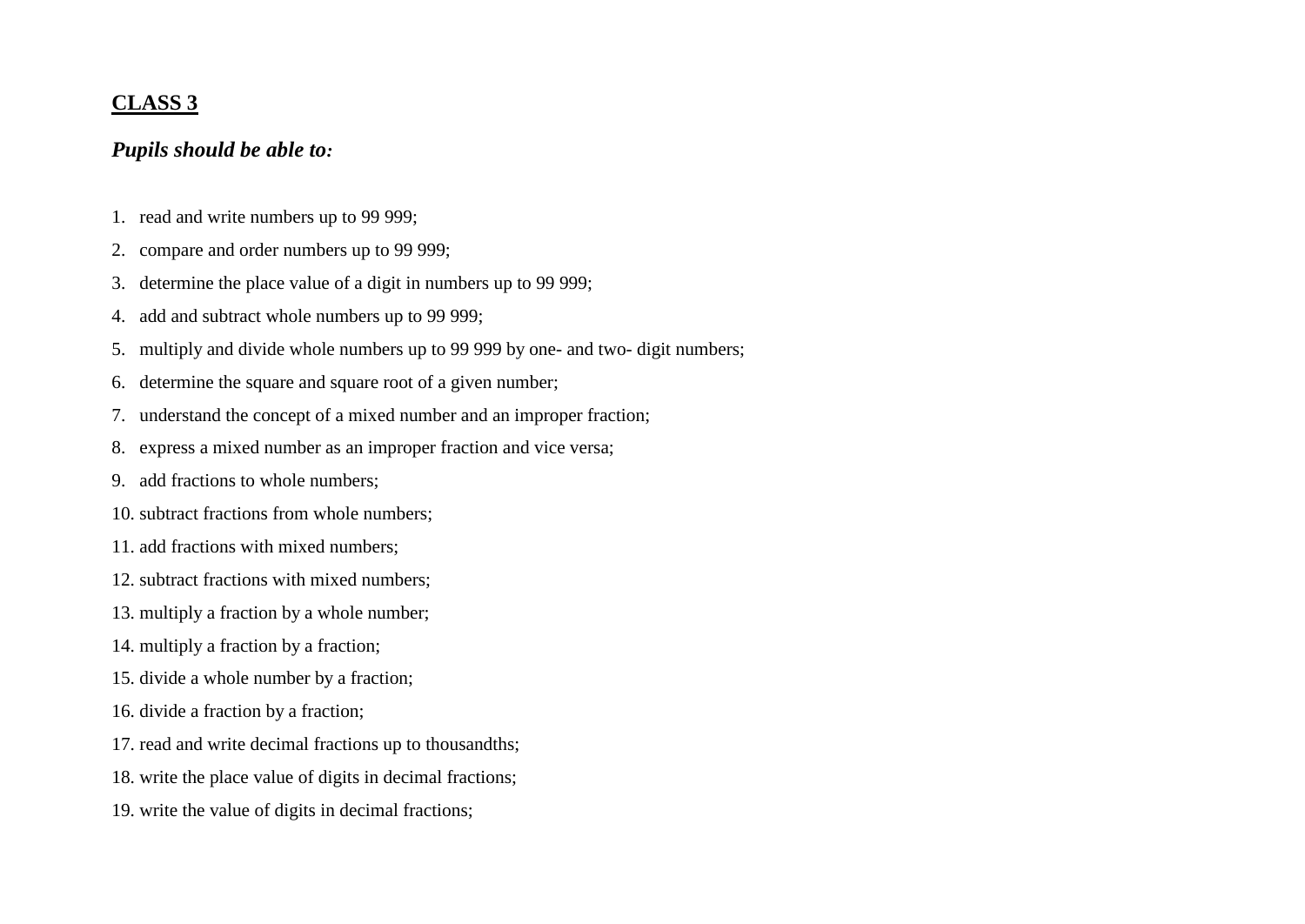## *Pupils should be able to:*

- 20. compare and order decimal fractions;
- 21. add decimal fractions up to thousandths;
- 22. subtract decimal fractions up to thousandths;
- 23. multiply a decimal fraction by a whole number;
- 24. multiply a decimal fraction by a decimal fraction;
- 25. understand the concept of a ratio;
- 26. read and write ratios;
- 27. express a ratio as a fraction;
- 28. express ratios in their simplest form;
- 29. apply the concept of ratios to problems requiring sharing;
- 30. understand the concept of a percentage;
- 31. express percentages as fractions and vice versa;
- 32. express percentages as decimals and vice versa;
- 33. determine percentages of a number or quantity;
- 34. use percentages to determine taxes, discounts etc.
- 35. use scales to determine distances;
- 36. determine the surface area of a cube or cuboid;
- 37. convert form one unit of time to another;
- 38. add and subtract units of time;
- 39. determine the time between events;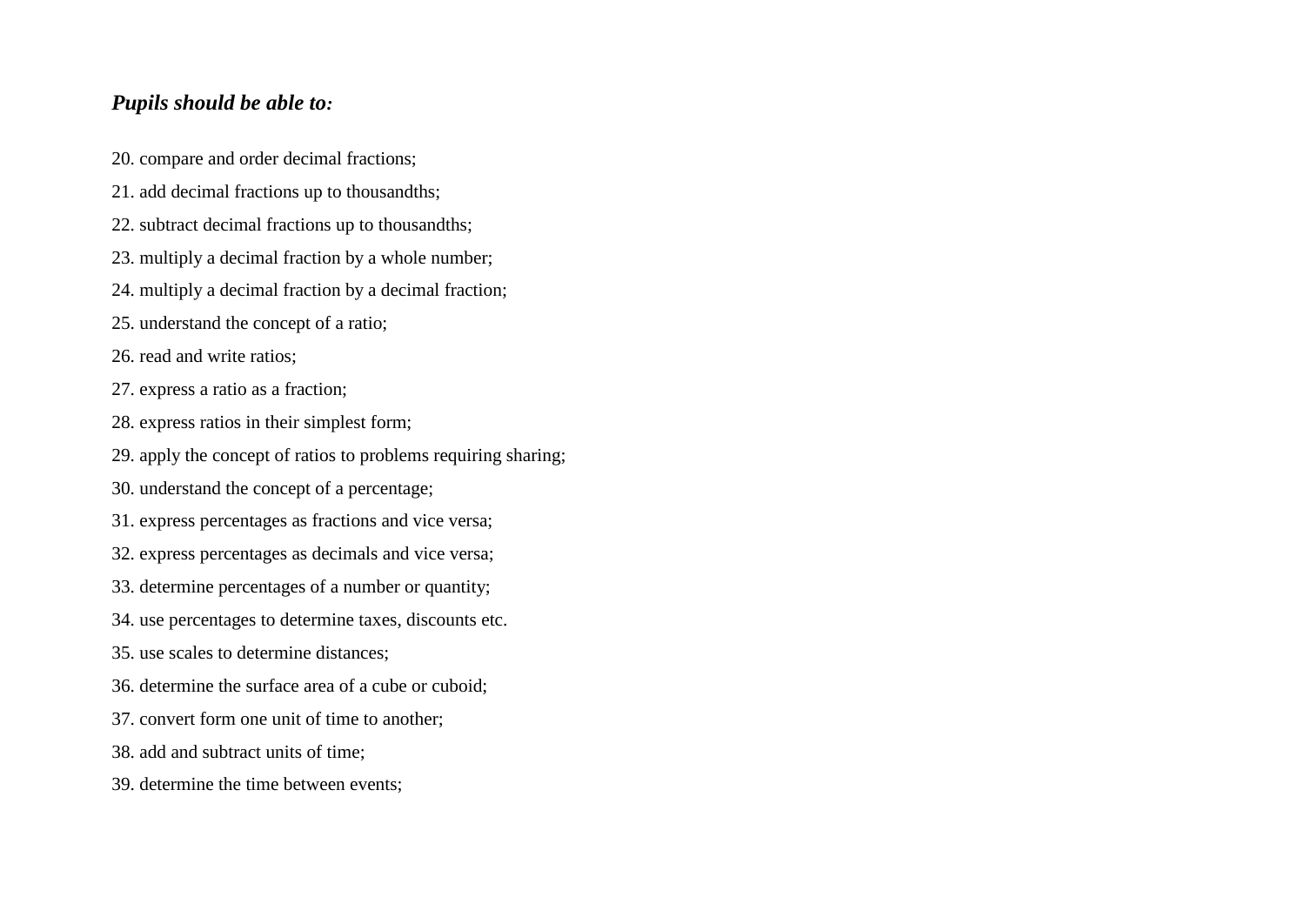# *Pupils should be able to:*

40. convert foreign currency to local currency and vice versa;

- 41. develop an appreciation for budgeting and saving money;
- 42. classify triangles equilateral, right-angled, isosceles, scalene;
- 43. name and draw angles;
- 44. identify and name the parts of a circle centre, diameter, circumference, chord;
- 45. state the relationship between the radius and the diameter;
- 46. identify the intersection of two sets;
- 47. identify the union of two sets;
- 48. use Venn diagrams to illustrate sets;
- 49. use Venn diagrams to list the elements in a set;
- 50. illustrate data using Bar Graphs / Line Graphs / Co-ordinate Graphs;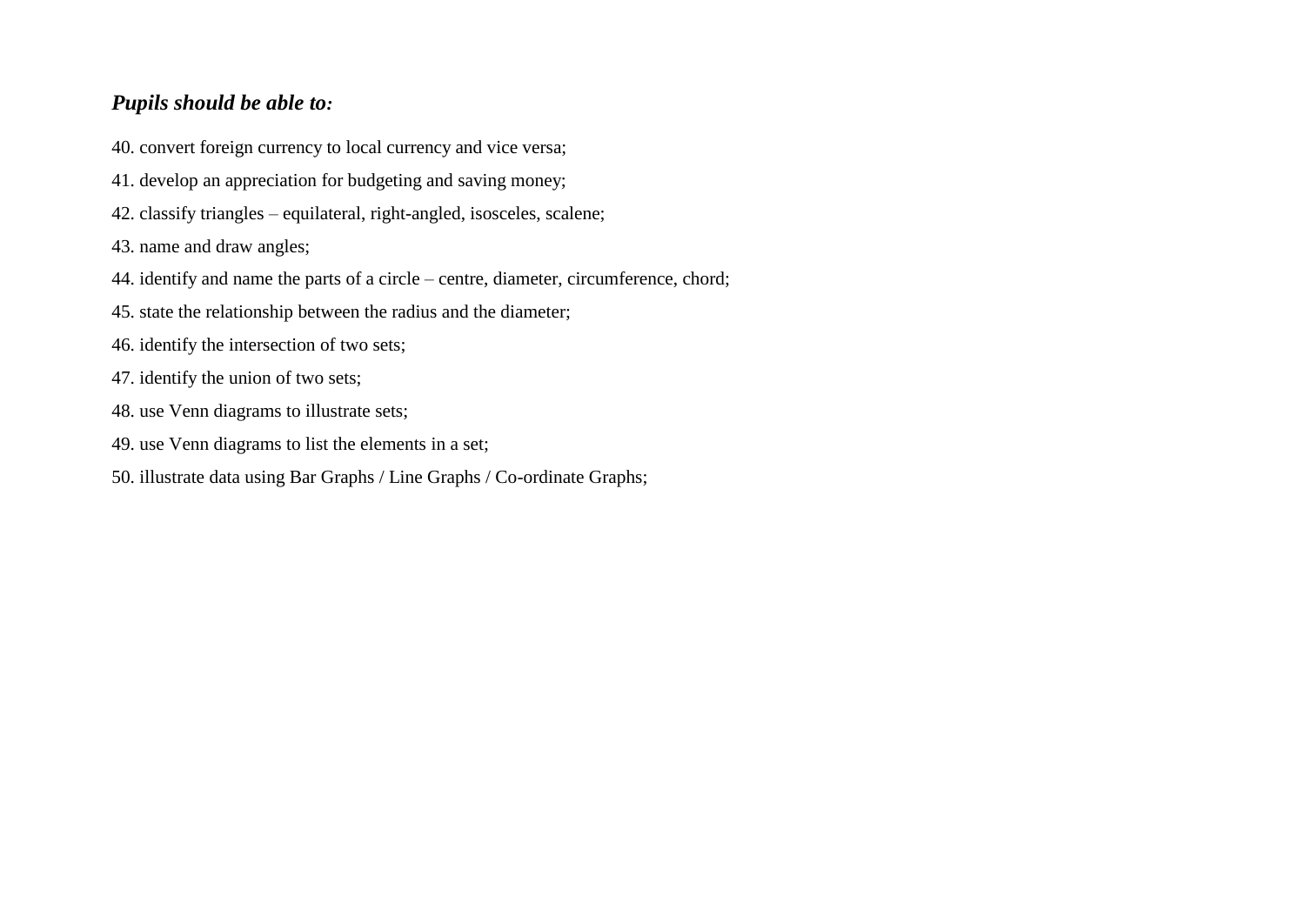| <b>CLASS 3</b> |  |
|----------------|--|
|----------------|--|

| <b>TOPIC</b>                     | <b>OBJECTIVES</b>                                                              | <b>SUGGESTED ACTIVITIES</b>                                                                            | <b>ASSESSMENT</b>                             | <b>RESOURCES</b>               |
|----------------------------------|--------------------------------------------------------------------------------|--------------------------------------------------------------------------------------------------------|-----------------------------------------------|--------------------------------|
|                                  | Pupils should be able to:                                                      |                                                                                                        |                                               |                                |
| <b>NUMBER</b><br><b>CONCEPTS</b> | Read and write numbers in<br>words or symbols from<br>$0 - 99999$ .            | Find articles in the newspaper<br>where numbers are used. Discuss<br>which numbers are exact and which | <b>Illustrations</b><br><b>Oral Reporting</b> | Newspapers<br>Magazines        |
|                                  | Compare and order numbers up<br>to 99 999.                                     | are approximate.                                                                                       | Discussion                                    | Calculator                     |
|                                  | Write the value and/or place<br>value of any digit in numbers up<br>to 99 999. | E.g. Number attending a concert<br>Cost of an airline ticket.                                          | Written exercises                             |                                |
|                                  | <b>Read and write Roman Numerals</b><br>up to 1000.                            |                                                                                                        |                                               |                                |
|                                  | Approximate/round off numbers<br>to the nearest 10, 100, or 1000.              |                                                                                                        |                                               |                                |
|                                  | Write numbers up to 99 999 in<br>expanded form and vice versa.                 |                                                                                                        |                                               |                                |
| <b>Addition</b>                  | Add and subtract numbers up to<br>99 999 with and without<br>regrouping.       |                                                                                                        |                                               | Flash cards                    |
| <b>Multiplication</b>            | Build and use multiplication<br>tables up to 12 times 12.                      | Use different colours to create and<br>describe a mosaic formed from the<br>multiplication table.      |                                               | Squared paper<br>Number charts |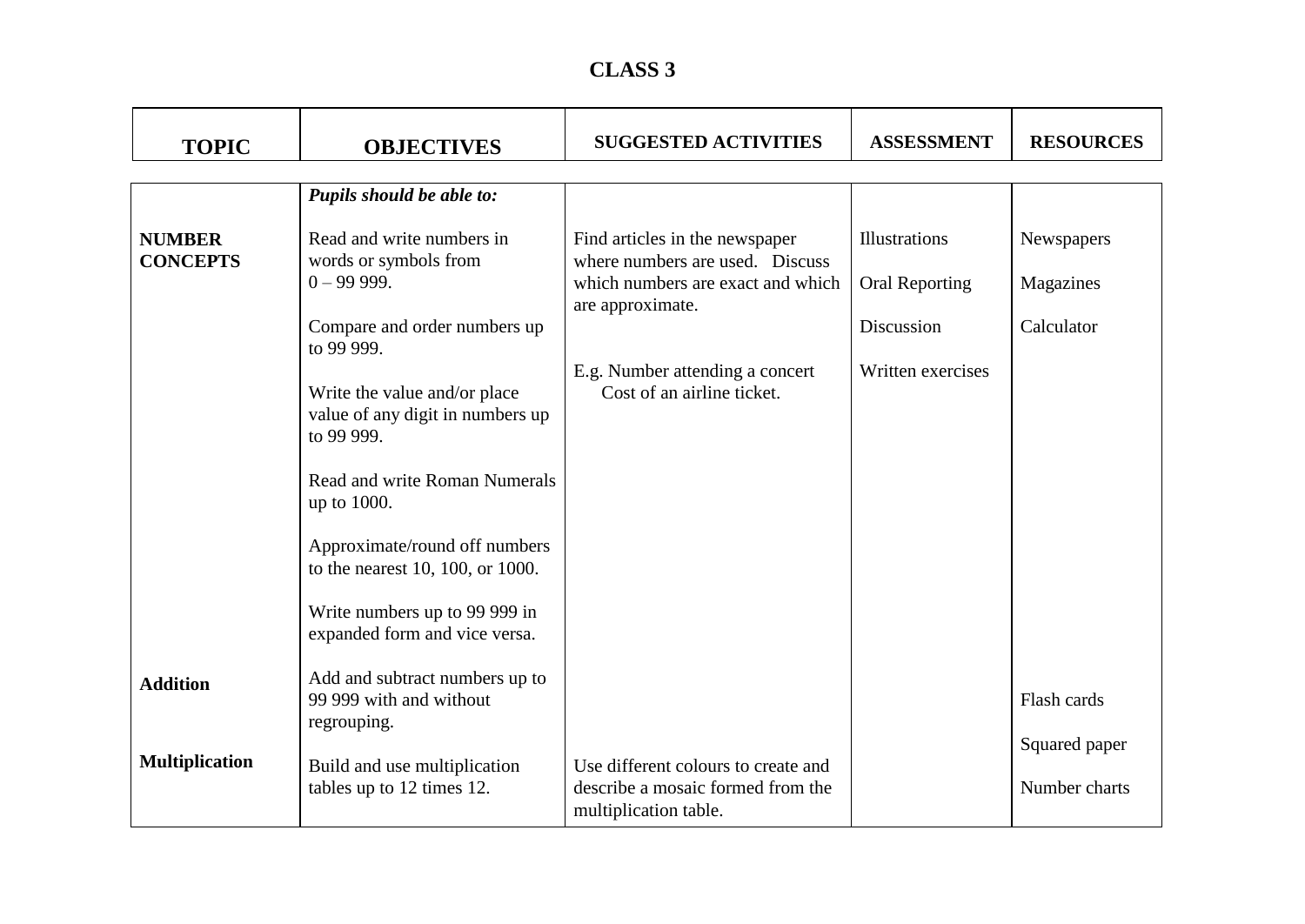| <b>CLASS 3</b> |  |
|----------------|--|
|----------------|--|

| <b>TOPIC</b>    | <b>OBJECTIVES</b>                                                                             | <b>SUGGESTED ACTIVITIES</b>                                                        | <b>ASSESSMENT</b> | <b>RESOURCES</b> |
|-----------------|-----------------------------------------------------------------------------------------------|------------------------------------------------------------------------------------|-------------------|------------------|
|                 | Multiply numbers up to 999 by<br>numbers up to 100.                                           |                                                                                    |                   |                  |
| <b>Division</b> | Divide numbers up to 99 999 by<br>one-digit and two-digit numbers                             | There are 1558 children in the<br>stadium. A bench can seat 25                     | Simulation        |                  |
|                 | with and without regrouping and<br>with and without remainder.                                | children. How many benches are<br>needed to seat all the children?                 | Discussion        |                  |
|                 | Build number sequences in<br>ascending/descending order.                                      | Draw factor trees for given                                                        | Illustration      |                  |
|                 | Determine the factors of given                                                                | numbers.<br>24                                                                     |                   |                  |
|                 | numbers.                                                                                      | 6<br>$\overline{2}$<br>$\overline{2}$<br>$\overline{3}$<br>$\overline{2}$          |                   |                  |
|                 | Calculate the Highest Common<br><b>Factor and Lowest Common</b><br>Multiple of given numbers. | Red, blue and green lights flash                                                   | Simulation        |                  |
|                 | Determine the square and square                                                               | every 2, 5 and 6 minutes. If all are<br>started together, how long will it be      |                   | Torch lights     |
|                 | root of given numbers.                                                                        | before the blue and green flash<br>together; before they all flash at the          |                   | Card             |
|                 |                                                                                               | same time.                                                                         |                   | Compasses        |
|                 | Understand the concept of a<br>mixed number                                                   | Use shapes to model mixed<br>fractions. Divide the whole into<br>fractional parts. |                   | Rulers           |
|                 | Identify and name sets of<br>equivalent fractions.                                            | For example how many quarters are<br>in the $1\underline{1}$                       |                   |                  |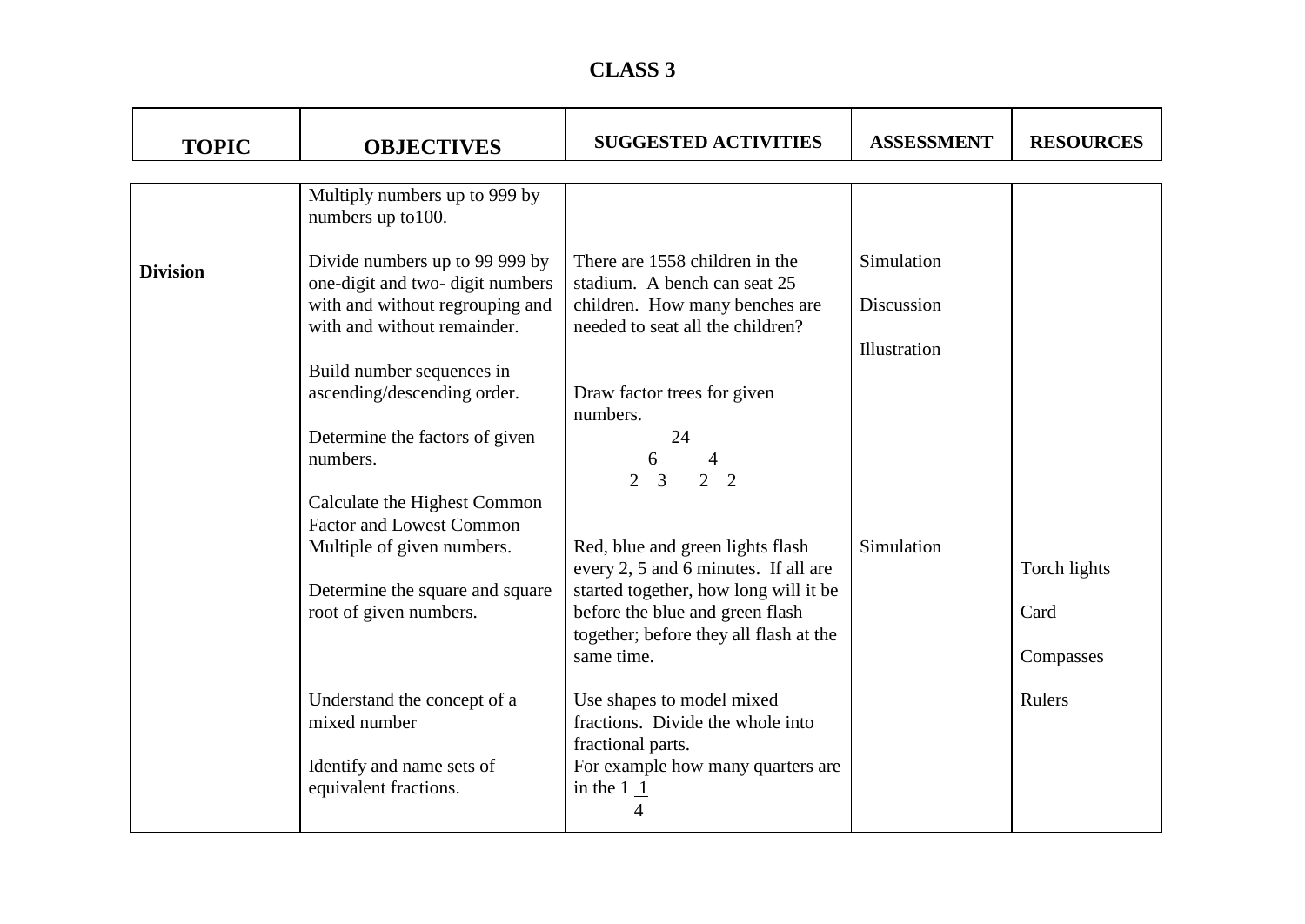| <b>CLASS 3</b> |  |
|----------------|--|
|----------------|--|

| <b>TOPIC</b>                           | <b>OBJECTIVES</b>                                                                                                                         | <b>SUGGESTED ACTIVITIES</b>                                                                                         | <b>ASSESSMENT</b> | <b>RESOURCES</b>        |
|----------------------------------------|-------------------------------------------------------------------------------------------------------------------------------------------|---------------------------------------------------------------------------------------------------------------------|-------------------|-------------------------|
| <b>FRACIONS AND</b><br><b>DECIMALS</b> | Add fractions to whole numbers.                                                                                                           | Answer four quarters plus one $=$<br>five. $\overline{5}$<br>$\overline{4}$                                         | Discussion        | Magazines               |
|                                        | Subtract fractions from whole<br>numbers.                                                                                                 |                                                                                                                     | Oral presentation | Newspapers              |
|                                        | Change improper fractions to                                                                                                              | Use pie charts to show fractional                                                                                   | Creative writing  | Fabric                  |
|                                        | mixed numbers and vice versa.                                                                                                             | parts of a day spent on different<br>activities.                                                                    | Written exercises | Photographs             |
|                                        | Multiply and divide fractions.<br>Multiply fractions by whole                                                                             | Examine the use of fractions in<br>everyday situations such as recipes,                                             |                   |                         |
|                                        | numbers.                                                                                                                                  | craft and purchasing material.<br>Write a poem entitled: "Where are                                                 |                   | Squared paper           |
|                                        | Divide fractions by whole<br>numbers.                                                                                                     | all the fractions?"                                                                                                 |                   | Number lines            |
|                                        | - Express decimal fractions in<br>words and figures.<br>- Find the value and/or the place<br>value of any digit in a decimal<br>fraction. | Use squared paper to illustrate<br>tenths and hundredths. Have pupils<br>express in words and symbols.              |                   | Fraction number<br>line |
| <b>Decimal Fractions</b>               | Compare and order decimal<br>fractions.                                                                                                   | Use the number line to show<br>decimals. Relate decimal fractions                                                   |                   |                         |
|                                        | Add and subtract decimal<br>fractions up to thousandths.                                                                                  | to measurement conversions.<br>$0.25 \text{ m}$<br>$25 \text{ cm}$<br>$\equiv$<br>130 cm<br>$1.30 \text{ m}$<br>$=$ |                   |                         |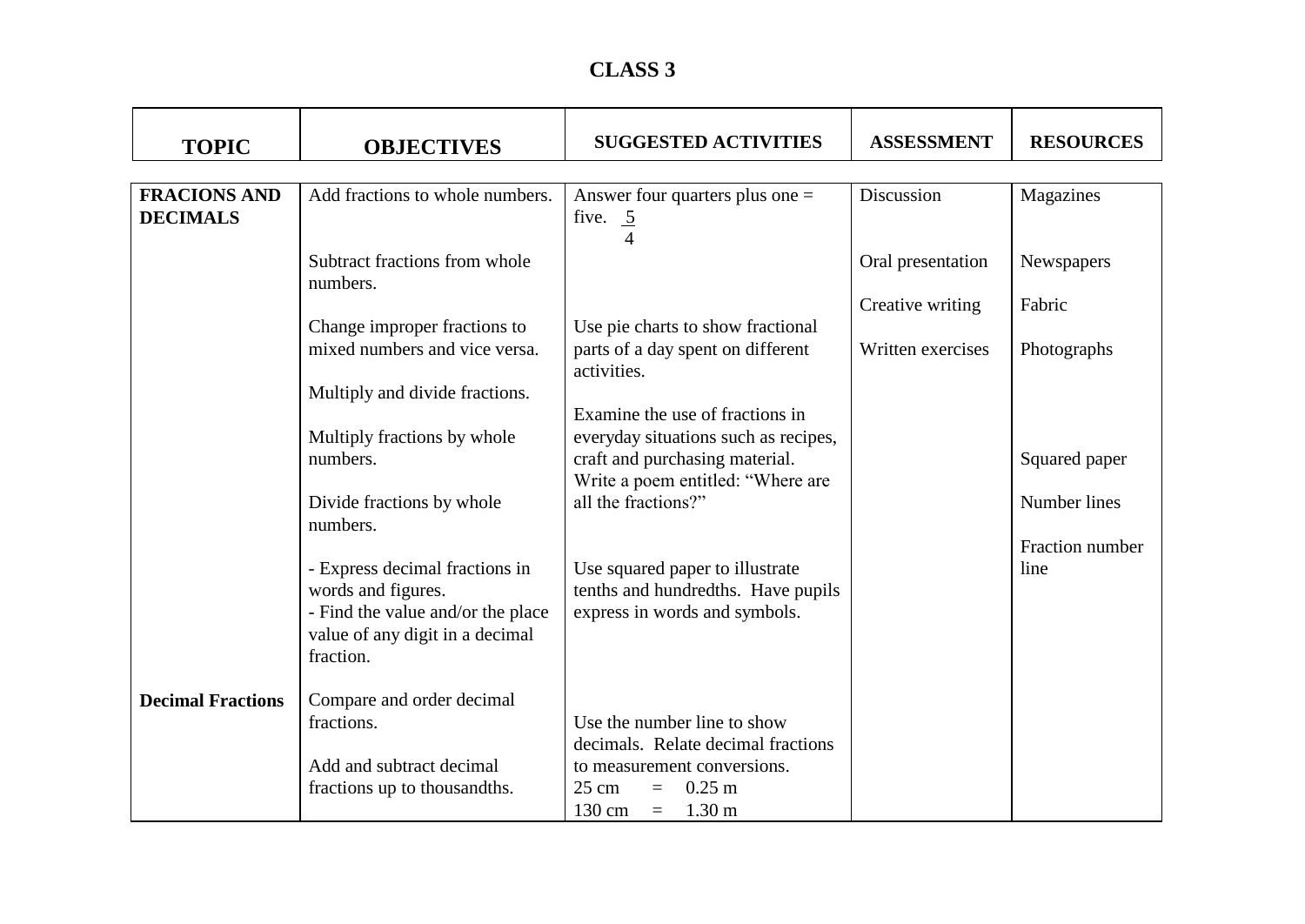| <b>CLASS 3</b> |  |
|----------------|--|
|----------------|--|

| <b>TOPIC</b>                          | <b>OBJECTIVES</b>                                                                                                                       | <b>SUGGESTED ACTIVITIES</b>                                                                                                    | <b>ASSESSMENT</b>            | <b>RESOURCES</b>        |
|---------------------------------------|-----------------------------------------------------------------------------------------------------------------------------------------|--------------------------------------------------------------------------------------------------------------------------------|------------------------------|-------------------------|
|                                       | Multiply decimal numbers<br>(tenths, hundredths, thousandths)<br>by whole numbers.<br>Multiply decimal fractions by<br>decimal numbers. | 400 g<br>$0.4$ kg<br>$\equiv$<br>1560 g<br>$1.56$ kg<br>$\equiv$                                                               |                              |                         |
|                                       | Understand the concept of a                                                                                                             | Use pictures and/or tables to show                                                                                             | Illustrations                | Coins                   |
|                                       | ratio.<br>Express ratios in their simplest<br>form.                                                                                     | the concept of a ratio. E.g. Share<br>\$12 between Sean and Shelley in<br>the ratio 1:3.<br>Sean<br>Shelley                    | Demonstration                | <b>Bills</b>            |
| <b>RATIO AND</b><br><b>PROPORTION</b> | Express a ratio as a fraction.<br>Use the concept of a ratio to<br>share a given item.                                                  | 111<br>111<br>$\frac{1}{1}$                                                                                                    |                              |                         |
| <b>PERCENTAGES</b>                    | Understand the concept of the                                                                                                           | Make a hundred square using egg                                                                                                | Observation                  | Egg boxes               |
|                                       | percent.<br>Express percentages as common<br>fractions and decimal fractions                                                            | boxes. Plant seeds in some of the<br>boxes and monitor their growth<br>over a two-week period.<br>What percentage of the boxes | Oral and written<br>reports. | Seeds                   |
|                                       | and vice versa.                                                                                                                         | contains seeds?<br>What percentage of the seeds                                                                                | Written exercises            | Newspapers              |
|                                       | Determine the percentage of a<br>given quantity.                                                                                        | sprouted?<br>Use articles from the newspapers,                                                                                 | Discussion                   | Magazines<br>Calculator |
|                                       | Solve problems with percentages<br>(taxes, discounts etc.)                                                                              | magazines to determine the sale<br>price of items reduced by a                                                                 |                              |                         |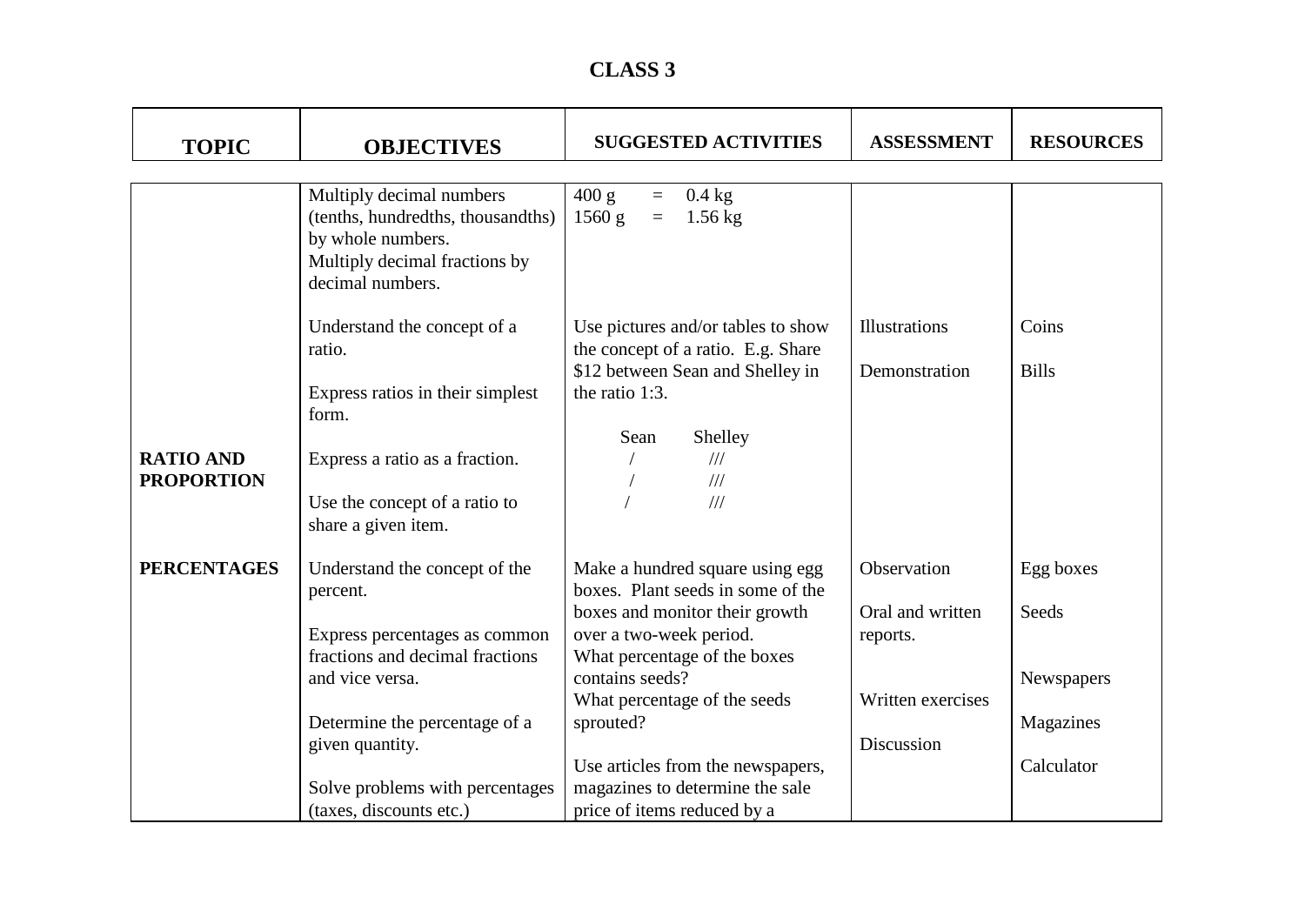| <b>CLASS 3</b> |  |
|----------------|--|
|----------------|--|

| <b>TOPIC</b>       | <b>OBJECTIVES</b>                                                             | <b>SUGGESTED ACTIVITIES</b>                                                  | <b>ASSESSMENT</b>    | <b>RESOURCES</b> |
|--------------------|-------------------------------------------------------------------------------|------------------------------------------------------------------------------|----------------------|------------------|
|                    | Learn to work in teams.                                                       | percentage.                                                                  |                      |                  |
|                    | Begin, follow through and<br>complete tasks.                                  | Compare the prices of items sold<br>with and without a sales tax added.      |                      |                  |
| <b>MEASUREMENT</b> | Measure lengths accurately,<br>using the appropriate                          | Pupils estimate the heights of their<br>colleagues. Write the estimates in a | <b>Illustrations</b> | Measuring tape   |
| <b>Linear</b>      | instruments.                                                                  | table. Measure the heights and<br>compare to the estimate.                   | Charts               | <b>Scales</b>    |
|                    | Determine the perimeter of                                                    |                                                                              | <b>Observations</b>  | Computer         |
|                    | regular and irregular shapes.                                                 | Repeat above activity for the<br>masses of the pupils.                       |                      | Digital camera   |
|                    | Determine distances using<br>scales.                                          |                                                                              |                      | Clock            |
|                    | Determine the area of regular<br>and irregular shapes by using the            | Use the word processor to produce<br>the data collected as a class booklet   | <b>Booklet</b>       |                  |
|                    | formula or counting squares.                                                  | with information on each pupil,<br>such as name, age, address, height,       | Class album          |                  |
|                    | Determine the mass of various<br>objects using the appropriate<br>instrument. | mass. Include a picture of each<br>pupil.                                    |                      |                  |
|                    | Determine the capacity of<br>various containers, using the                    | Each pupil should draw up a<br>timetable of how they intend to               |                      |                  |
|                    | appropriate methods.                                                          | spend their weekend, from Saturday<br>morning to Sunday night. Use the       |                      |                  |
|                    | Read and record time in hours<br>and minutes.                                 | timetable to calculate the time spent<br>on various events.                  |                      |                  |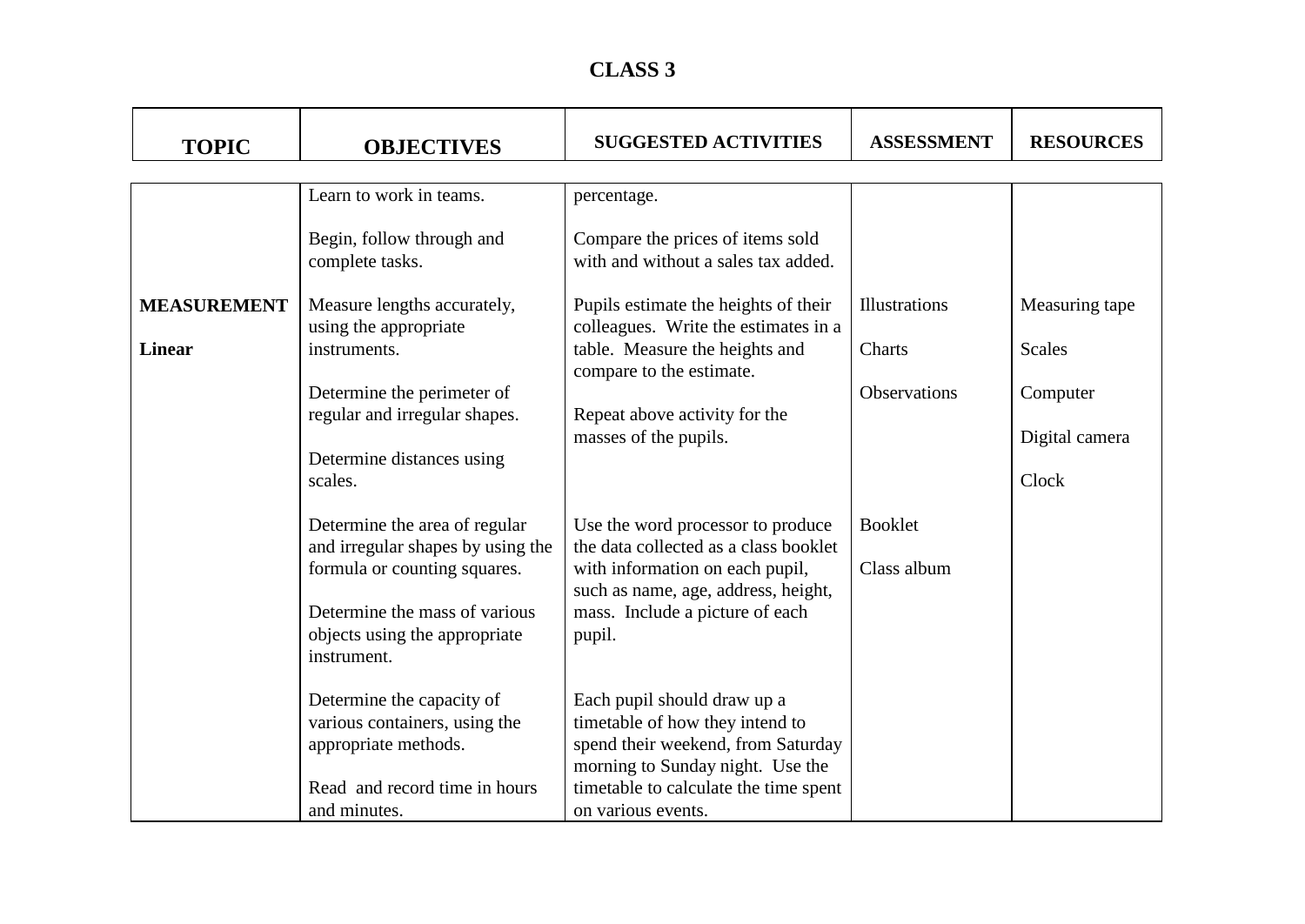| <b>TOPIC</b> | <b>OBJECTIVES</b>                                                 | <b>SUGGESTED ACTIVITIES</b>                                                                     | <b>ASSESSMENT</b> | <b>RESOURCES</b> |
|--------------|-------------------------------------------------------------------|-------------------------------------------------------------------------------------------------|-------------------|------------------|
|              |                                                                   |                                                                                                 |                   |                  |
| <b>Mass</b>  | Calculate the length of time that<br>elapses between given times. | Make notes on the activities you<br>did, including how much time was<br>spent on each activity. | Journal           |                  |
| Capacity     | Convert from one unit of time to<br>another.                      |                                                                                                 |                   |                  |
| <b>Time</b>  | Add and subtract units of time.                                   |                                                                                                 |                   |                  |
|              | Learn about and accept cultural<br>differences.                   |                                                                                                 |                   |                  |
| <b>Money</b> | Combine coins and bills to make<br>up a given sum of money.       | Collect information on the currency<br>conversions from the newspaper.                          | Written exercises | Coins            |
|              |                                                                   |                                                                                                 | Illustrations /   | <b>Bills</b>     |
|              | Calculate the amount of money<br>spent when purchasing a number   | Locate the countries listed on a map<br>of the world write in the currency                      | Drawings          | Newspapers       |
|              | of items.                                                         | used in each area.                                                                              |                   |                  |
|              |                                                                   |                                                                                                 |                   | Calculators      |
|              | Determine the change to be.<br>received from a given sum of       | Set up a classroom bank and answer<br>questions such as:                                        | Simulation        |                  |
|              | money used to purchase items.                                     | John received a gift of US \$10.00.<br>The rate of exchange was US $$1 =$                       |                   |                  |
|              | Convert from one currency to<br>another.                          | BDS \$1.98. How much money<br>would he get in Barbadian dollars?                                |                   |                  |
|              | Solve problems involving profit<br>and loss.                      |                                                                                                 |                   |                  |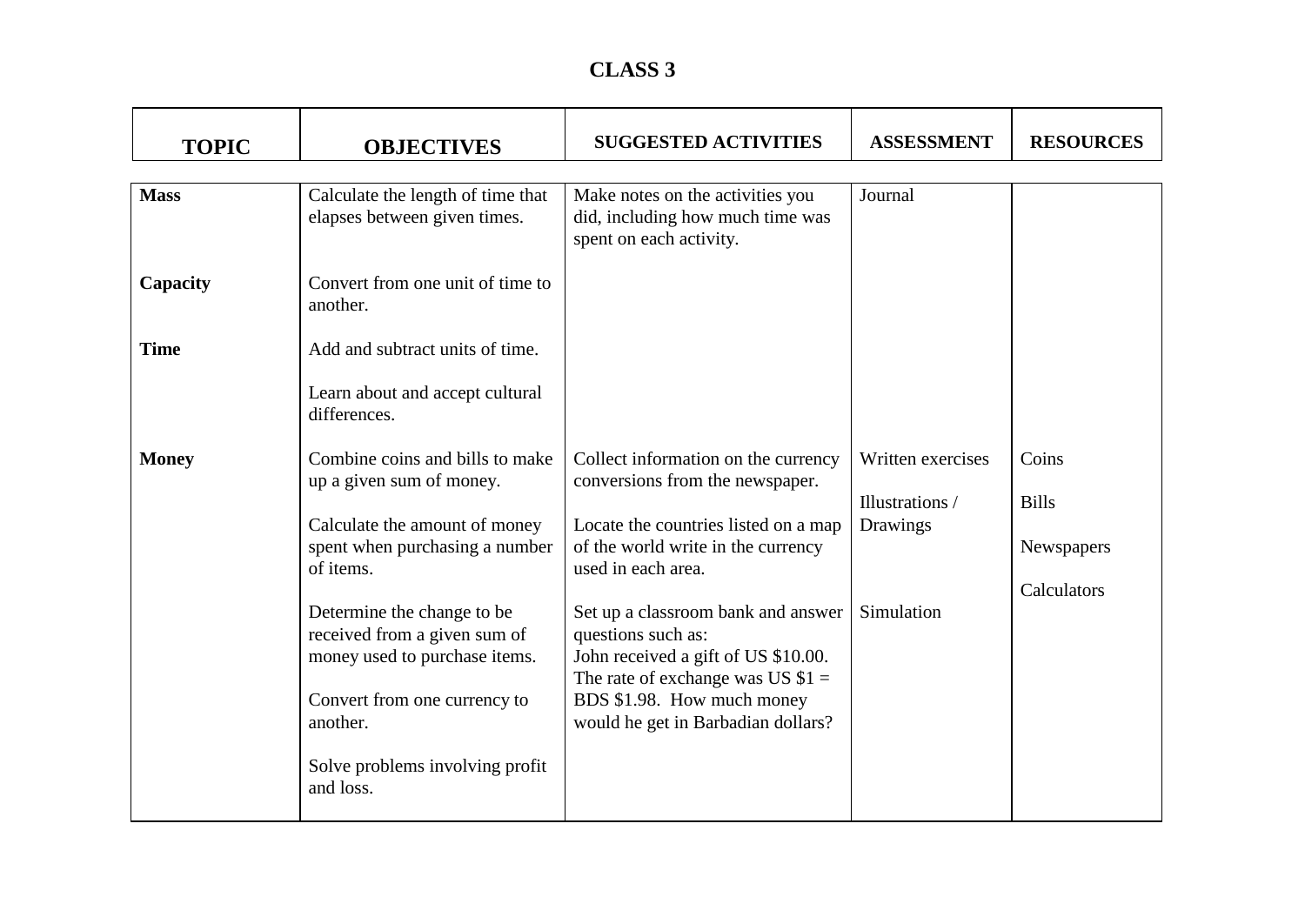| <b>TOPIC</b>    | <b>OBJECTIVES</b>                                                                                     | <b>SUGGESTED ACTIVITIES</b>                                                                                                                      | <b>ASSESSMENT</b>              | <b>RESOURCES</b>                         |
|-----------------|-------------------------------------------------------------------------------------------------------|--------------------------------------------------------------------------------------------------------------------------------------------------|--------------------------------|------------------------------------------|
| <b>GEOMETRY</b> | Identify two-dimensional shapes;<br>state the properties of two-<br>dimensional shapes.               | Find shapes, lines and angles in the<br>environment and discuss how they<br>are used. E.g. Buildings, utility<br>poles, fences, traffic signals. | Discussion<br>Oral questioning | Two dimensional<br>shapes<br>Photographs |
|                 | Classify two-dimensional shapes<br>according to their attributes.                                     |                                                                                                                                                  |                                | Digital camera                           |
|                 | Identify three-dimensional<br>shapes; state the properties of                                         | Collect pictures of buildings and<br>identify the shapes in the buildings.                                                                       |                                | Fabric                                   |
|                 | three-dimensional shapes.<br>Classify three-dimensional                                               | Design a collage using pieces of<br>fabric to create geometrical designs.                                                                        | Illustrations                  | Paints<br>Potatoes                       |
|                 | shapes according to their<br>attributes.                                                              | Use potato halves to make stencils                                                                                                               |                                | Rulers                                   |
|                 | Identify the parts of a circle.                                                                       | of two-dimensional shapes. Create<br>a pattern of the print on paper or<br>fabric.                                                               |                                | Set squares                              |
|                 | State the relationship between<br>parts of the circle.                                                |                                                                                                                                                  |                                |                                          |
|                 | Identify and draw pairs of lines<br>to show those that are: parallel,<br>perpendicular, intersecting. |                                                                                                                                                  |                                |                                          |
|                 | Express whole turns, half turns<br>and quarter turns in degrees.                                      | Determine the size of the angle and<br>the type of angle formed when the                                                                         | Demonstration                  | Clock faces                              |
|                 | Classify angles as acute, obtuse,<br>right of straight.                                               | clock is showing various times.                                                                                                                  | Observation<br>Discussion      | Protractors<br>Paper                     |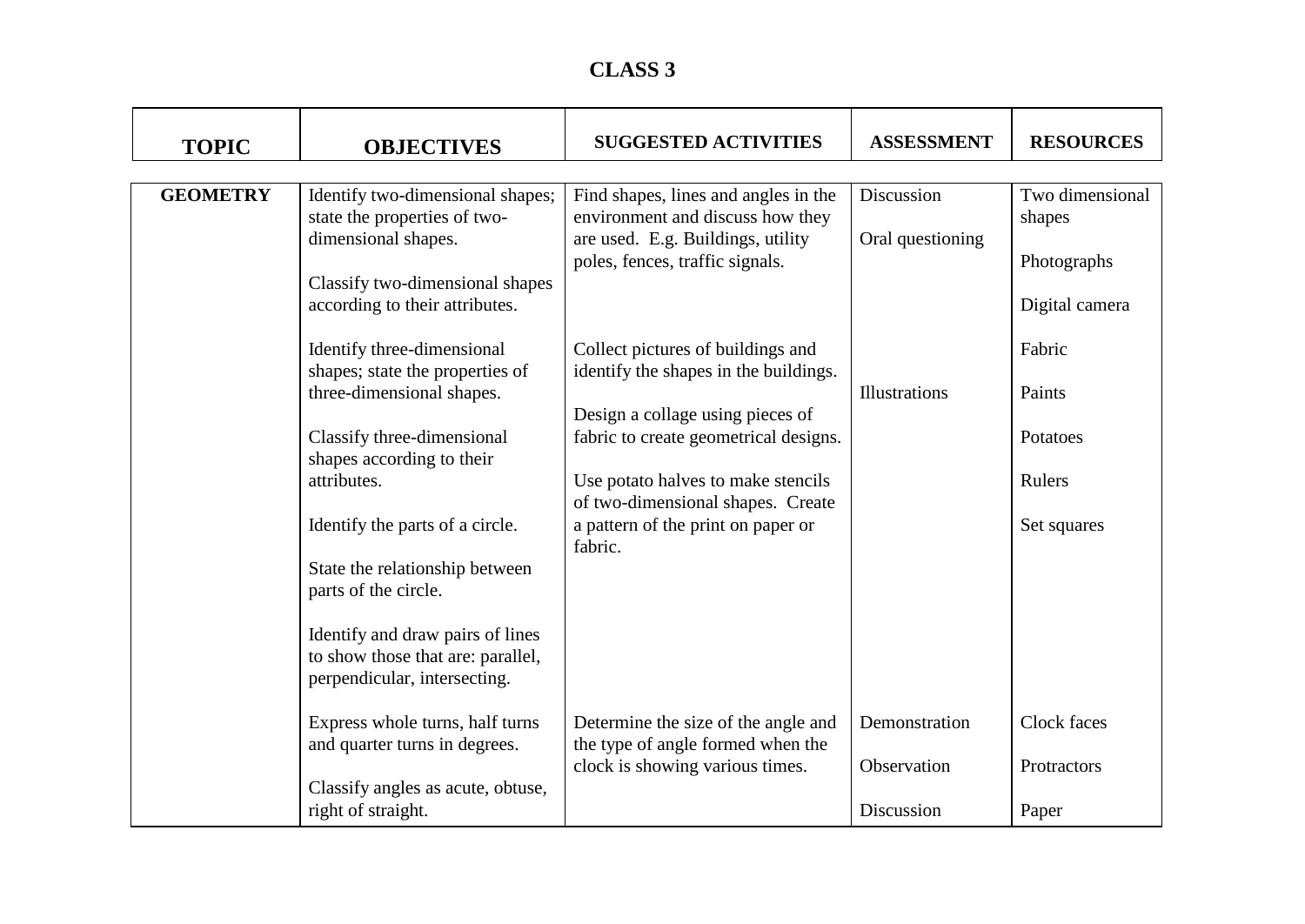| <b>CLASS 3</b> |  |
|----------------|--|
|----------------|--|

| <b>TOPIC</b>      | <b>OBJECTIVES</b>                                                                                                                                                                                                                                      | <b>SUGGESTED ACTIVITIES</b>                                                                                                                                           | <b>ASSESSMENT</b>               | <b>RESOURCES</b>            |
|-------------------|--------------------------------------------------------------------------------------------------------------------------------------------------------------------------------------------------------------------------------------------------------|-----------------------------------------------------------------------------------------------------------------------------------------------------------------------|---------------------------------|-----------------------------|
|                   |                                                                                                                                                                                                                                                        |                                                                                                                                                                       |                                 |                             |
|                   | Identify the lines of symmetry of<br>a given shape.                                                                                                                                                                                                    | Use paper and origami to create<br>models.                                                                                                                            |                                 |                             |
| <b>SET THEORY</b> | Use Venn diagrams to illustrate<br>sets.<br>Determine the members of a set                                                                                                                                                                             | Solve problems such as:<br>In a group of 35 persons, 23 play<br>football and 18 play cricket. How<br>many play both?                                                  |                                 | Computer<br>Internet access |
|                   | from the Venn diagram.<br>Use a Venn diagram to show the<br>intersection of two sets.<br>List the members of the<br>intersection of two sets.<br>Use a Venn diagram to show the<br>union of two sets.<br>List the members of the union of<br>two sets. | Collect information on animals that<br>live in various habitats. Note the<br>animals that live in more than one<br>habitat and show information on a<br>Venn diagram. | Illustration<br>Written reports |                             |
|                   | Collect data using the<br>appropriate methods.                                                                                                                                                                                                         |                                                                                                                                                                       |                                 |                             |
|                   | Understand different family<br>norms and structures.                                                                                                                                                                                                   | Conduct surveys at the school to<br>determine the size of families. Use                                                                                               | Oral presentation               | Computer                    |
|                   |                                                                                                                                                                                                                                                        | a spreadsheet to tabulate and graph                                                                                                                                   | Interviews                      | Calculator                  |
| <b>DATA</b>       | Represent the data collected in a                                                                                                                                                                                                                      | the information.                                                                                                                                                      |                                 |                             |
| <b>HANDLING</b>   | diagram: table, pictograph, bar                                                                                                                                                                                                                        |                                                                                                                                                                       | Illustrations                   |                             |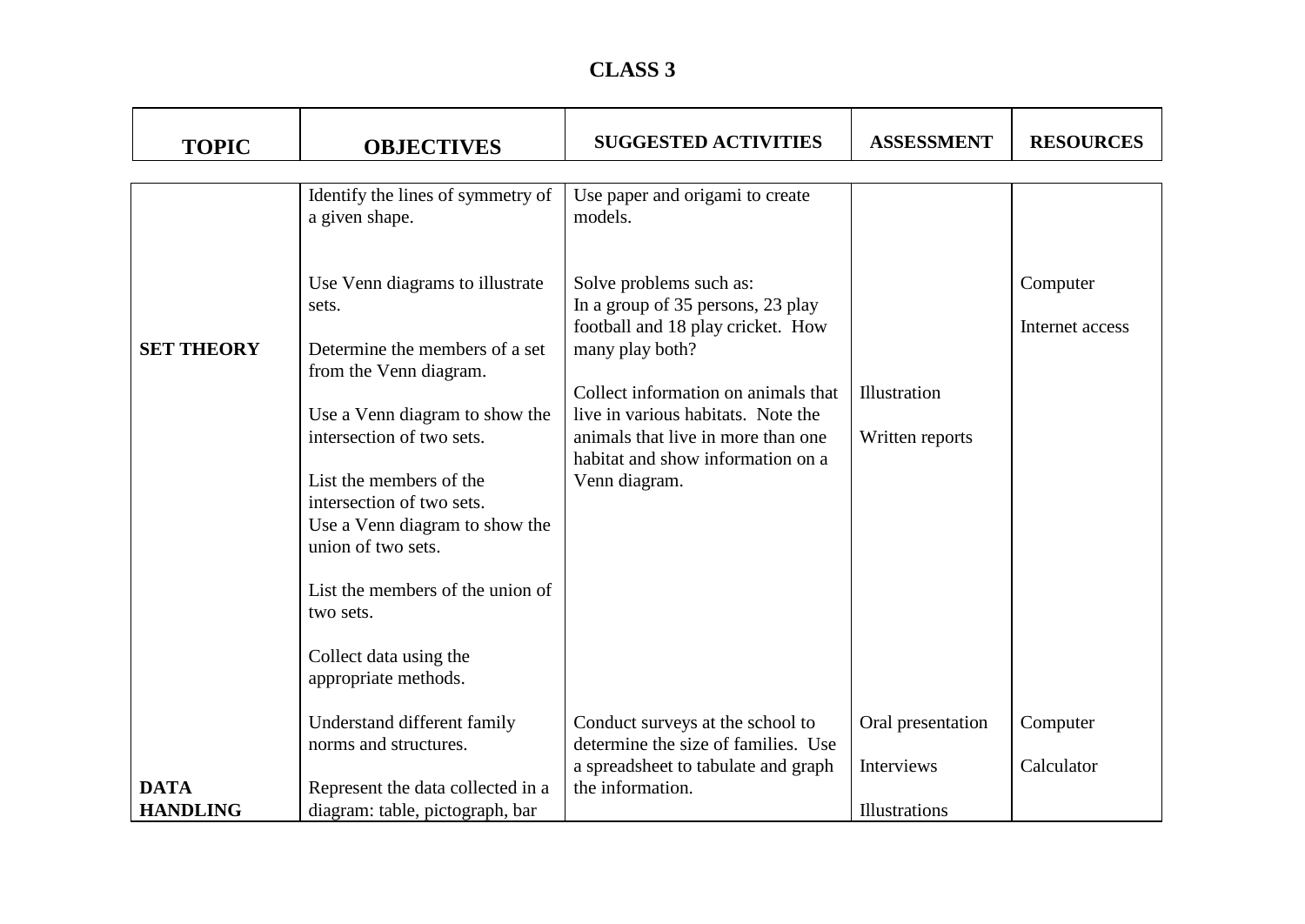| <b>CLASS 3</b> |  |
|----------------|--|
|----------------|--|

| <b>TOPIC</b> | <b>OBJECTIVES</b>                                                                                                                                                                                        | <b>SUGGESTED ACTIVITIES</b>                                                                                                                                                                                             | <b>ASSESSMENT</b>         | <b>RESOURCES</b>            |
|--------------|----------------------------------------------------------------------------------------------------------------------------------------------------------------------------------------------------------|-------------------------------------------------------------------------------------------------------------------------------------------------------------------------------------------------------------------------|---------------------------|-----------------------------|
|              | graph, line graph, co-ordinate<br>graph.<br>Read and interpret the<br>information in a diagram or<br>chart.<br>Choose a suitable scale to<br>display data on graphs.<br>Find the mode from a set of data | Determine the most common family<br>size, the smallest family size etc.<br>Determine the mean family size<br>found at the school.                                                                                       |                           |                             |
|              | Find the mean from a set of data.<br>Understand the concept of<br>probability.<br>Determine the probability of<br>outcomes.<br>Use probability to make<br>predictions.                                   | Throw a die 100 times and note the<br>number seen each time. Investigate<br>the probability of throwing various<br>numbers. Repeat exercise with a<br>coin and determine the probability<br>of throwing heads or tails. | Demonstrations<br>Quizzes | Dice<br>Coins<br>Calculator |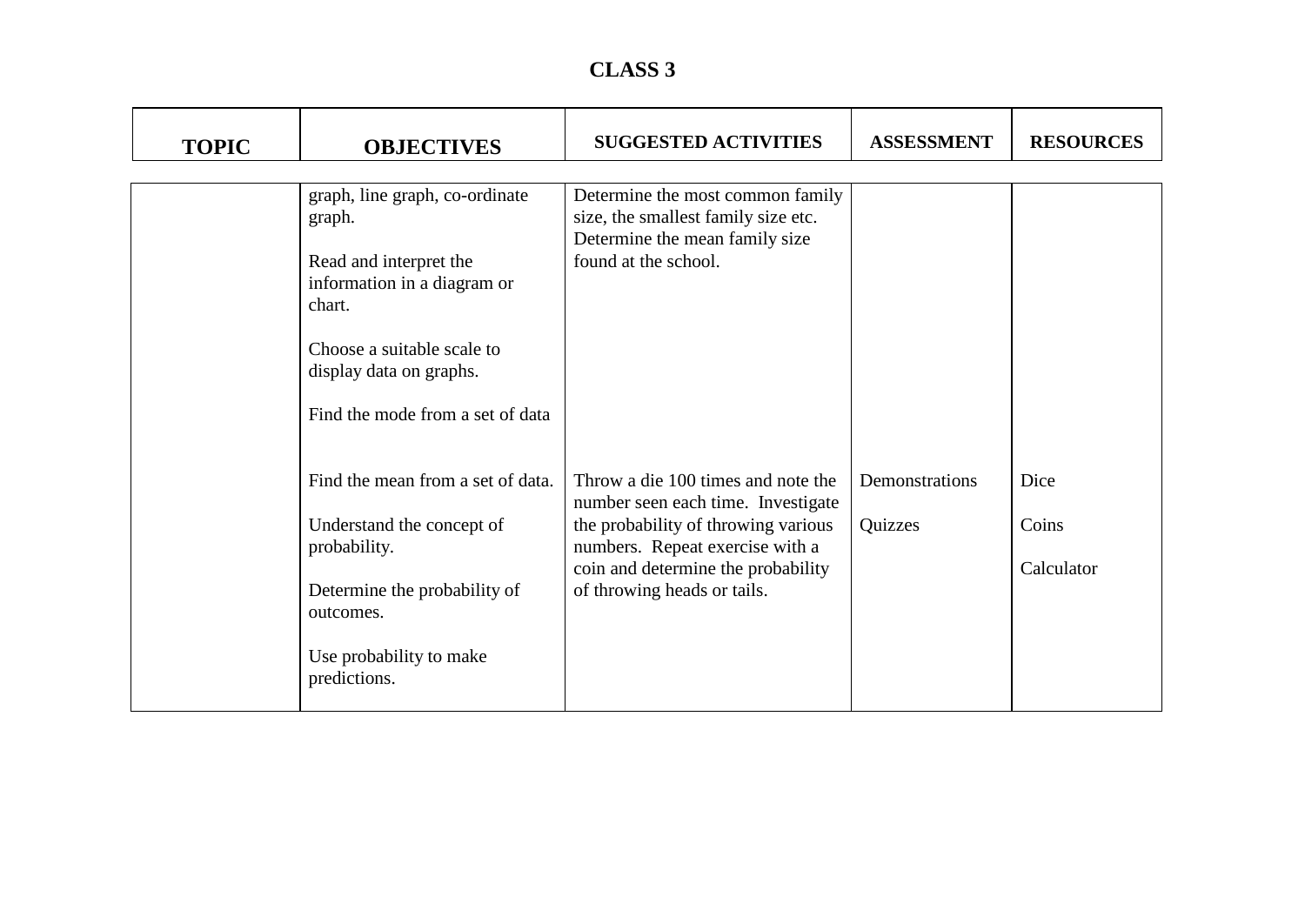#### **APPENDIX**

#### **SUGGESTED TEXTS**

#### **PUPILS**

Caribbean Primary Mathematics Levels 1-6 - Ginn Nelson Primary Maths for Caribbean Schools 1-4 - Errol Furlonge Steps To Common Entrance Mathematics 1 -3 Walter Phillips Steps To Common Entrance Mathematics Text book Walter Phillips Steps To Common Entrance Mathematics Workbook Walter Phillips

#### **TEACHERS**

Davis, Robert B., Maher, Carolyn A and Noddings, N. Constructivist views on the teaching and learning of mathematics. Reston, VA: National Council of Teachers of Mathematics.

Grouws, Douglas A. (1992). Handbook of research on mathematics teaching and learning. New York: Macmillan.

Musser, Gary L. (1994) Mathematics for elementary teachers: a contemporary approach. (3<sup>rd</sup> ed.) New York: Macmillan.

Paling, D. (1982) Teaching mathematics in primary schools. Oxford University Press.

Payne, Joseph N (1990) Mathematics for the young child. Reston, VA: Nation Council of Teachers of Mathematics.

Salvin, Robert. (1997) Educational Psychology: Theory and Practice. Boston: Allyn & Bacon.

Wolfolk, Anita. (1995) Educational Psychology. Boston: Allyn & Bacon.